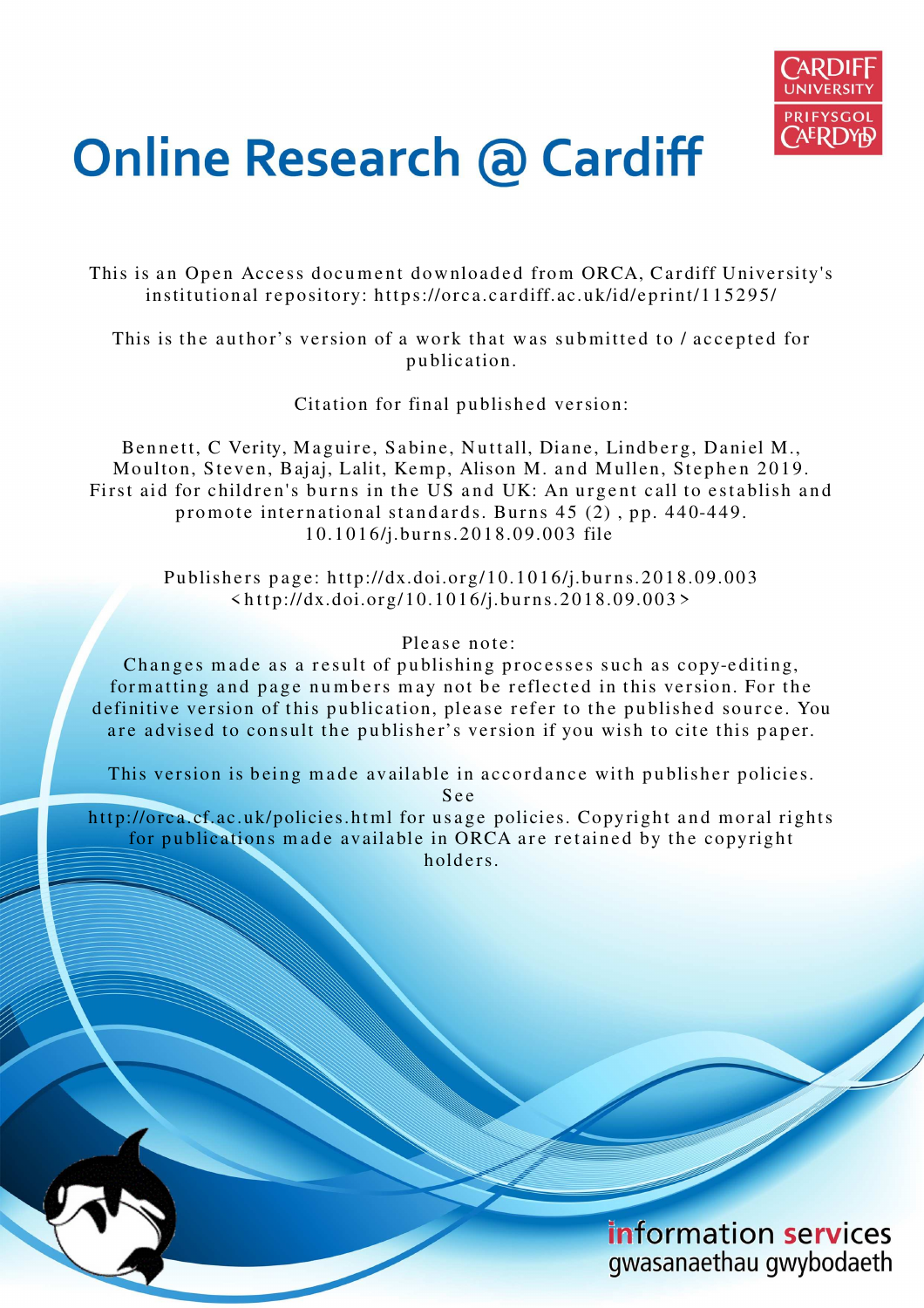# **Title page**

# **Title:**

First aid for children's burns in the US and UK: An urgent call to establish and promote international standards

# **Authors:**

C. Verity Bennett<sup>a</sup>, Sabine Maguire<sup>a</sup>, Diane Nuttall<sup>a</sup>, Daniel M. Lindberg<sup>b</sup>, Steven Moulton<sup>c,d</sup>, Lalit Bajaj<sup>b</sup>, Alison M. Kemp<sup>a</sup>, Stephen Mullen<sup>a,e</sup>

aSchool of Medicine, Cardiff University, Cardiff, CF14 4YS, United Kingdom <sup>b</sup>Department of Emergency Medicine, Children's Hospital Colorado, United States of America <sup>c</sup>Division of Paediatric Surgery, Children's Hospital Colorado, USA <sup>d</sup>Department of Surgery, University of Colorado School of Medicine, USA

<sup>e</sup>Paediatric Emergency Department, Royal Belfast Hospital for Sick Children, Falls Road, Belfast, BT12 6BA, United Kingdom

# **Name and address of corresponding author**

C. Verity Bennett 3rd Floor, Neuadd Meirionnydd Division of Population Medicine School of Medicine Cardiff University Heath Park Cardiff CF14 4YS

bennettcv@cardiff.ac.uk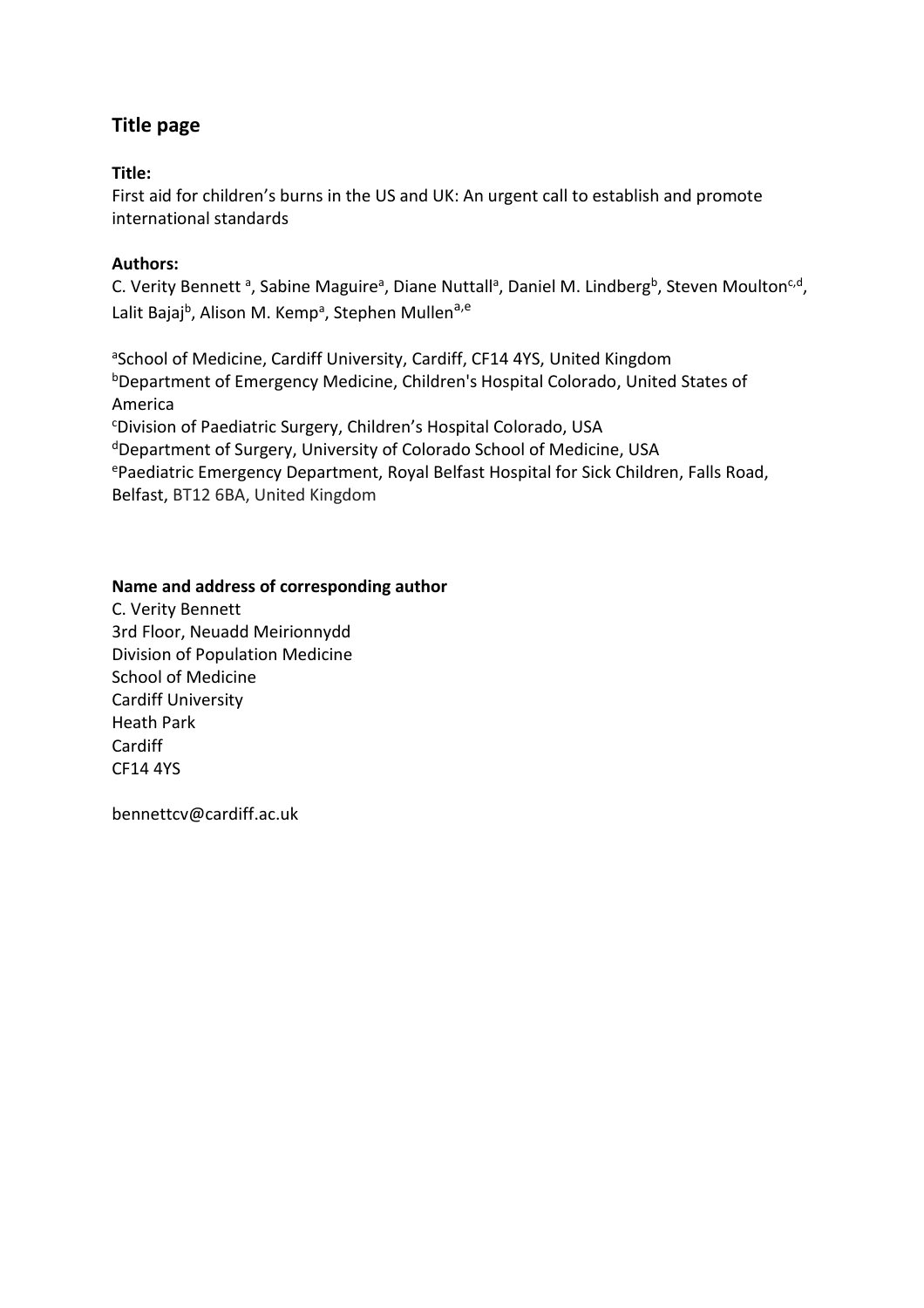## **Highlights:**

- Widely varying first aid practices were demonstrated in both the UK and USA
- 26% of children in Cardiff and 6% in Denver, received recommended first aid
- 5% of children in Cardiff and 10% in Denver received potentially harmful first aid
- There is a need for internationally agreed, burns first aid recommendations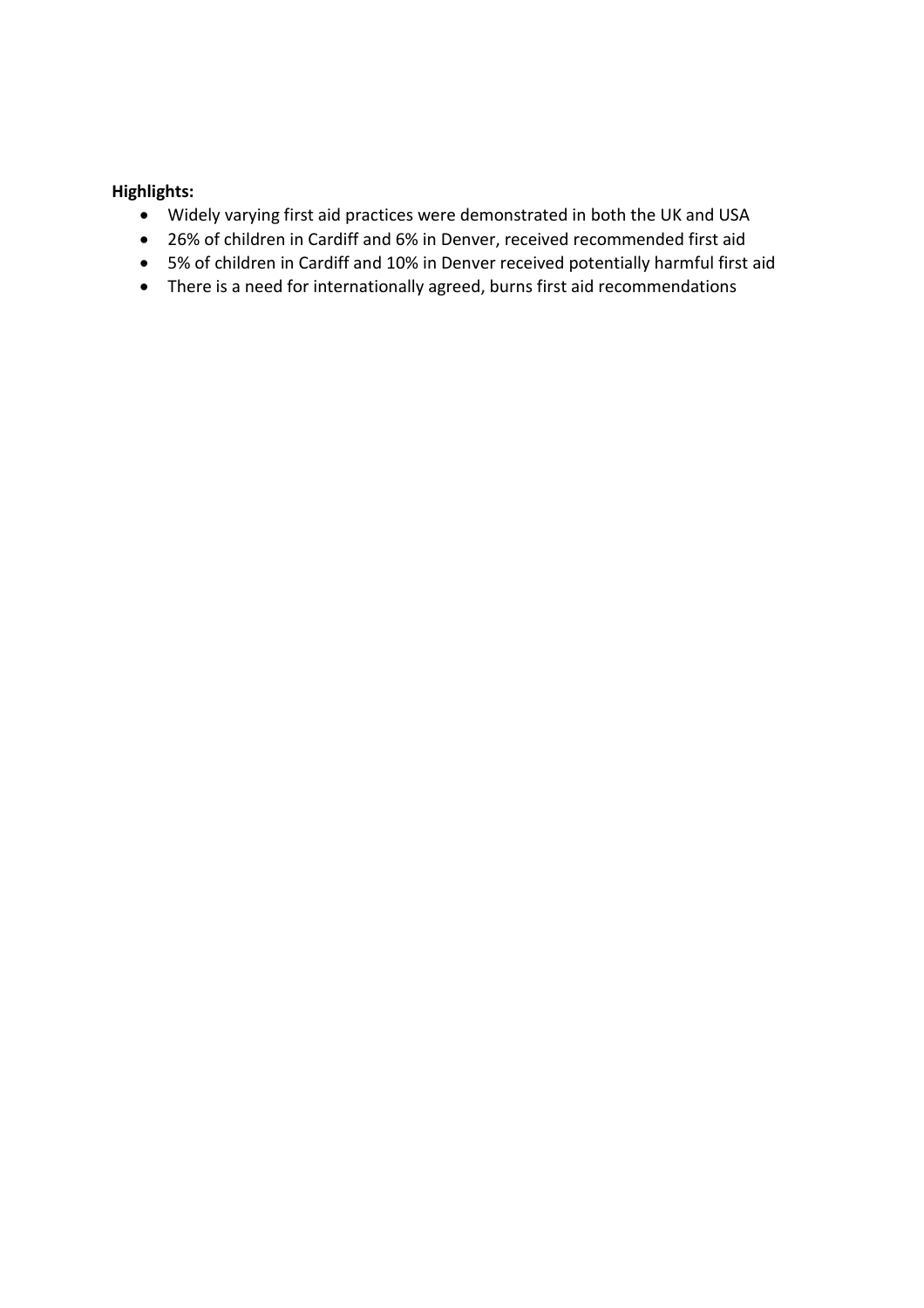### **Conflict of interest:**

Lalit Bajaj: No conflict of interest to declare C. Verity Bennett: No conflict of interest to declare Alison M. Kemp: No conflict of interest to declare Daniel Lindberg: No conflict of interest to declare Sabine Maguire: No conflict of interest to declare Steven Moulton: No conflict of interest to declare Stephen Mullen: No conflict of interest to declare Diane Nuttall: No conflict of interest to declare

## **Contributors**

C. Verity Bennett: Lead author, contributed to the conception and design of the study,

drafting article, analysis and interpretation of data, and reviewed drafts.

Sabine Maguire: Contributing to the conception and design of the study, drafting article and reviewed final version.

Diane Nuttall: Contributed to the conception and design of the study, acquisition of data, analysis and interpretation of data, and reviewed drafts.

Daniel Lindberg: contributing to the conception and design of the study, acquisition of data, drafting article and reviewed final version.

Steven Moulton: Analysis and interpretation of data, acquisition of data and reviewed drafts.

Lalit Bajaj: Contributed to the conception and design of the study, drafting article and reviewed final version.

Alison M. Kemp: Contributed to the conception and design of the study, drafting article and reviewed final version.

Stephen Mullen: Contributed to the conception and design of the study, drafting article and reviewed final version.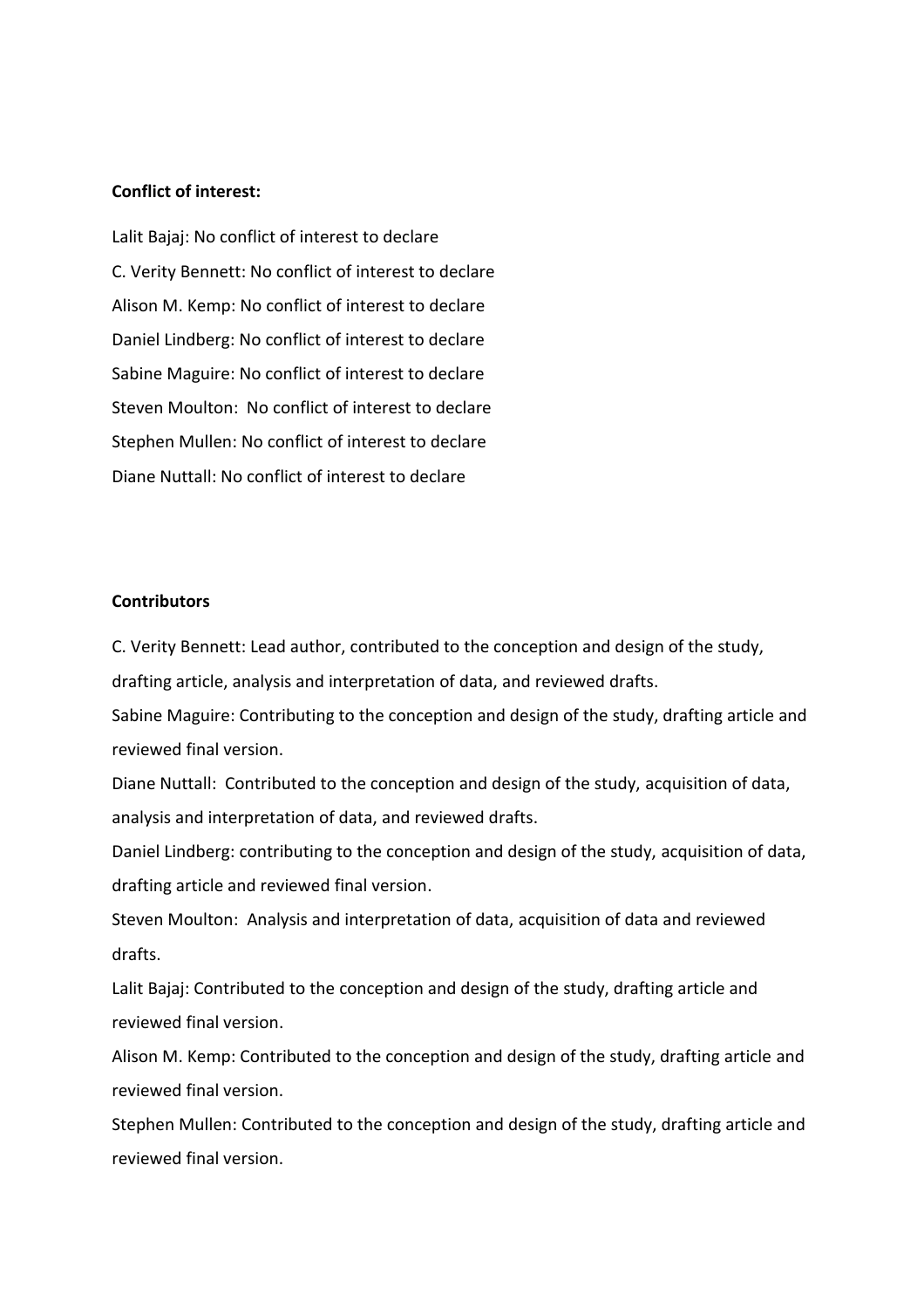## **Cover letter**

Professor S E Wolf Editor Burns

> 3 rd Floor Neuadd Meirionnydd Division of Population Medicine Cardiff University Cardiff CF14 4YS

> > 2<sup>nd</sup> July 2018

Dear Professor Wolf,

I am pleased to submit our original work entitled 'First Aid for Children's Burns in the US and UK: An Urgent Call to Establish and Promote International Standards' for consideration for publication in the journal Burns.

In this manuscript we present a prospective cross-sectional study that was conducted in two paediatric emergency departments; one in the UK (Cardiff) and the USA (Denver, Colorado). Children less than 16 years of age who presented with a burn to either site were eligible for inclusion. There were 500 cases from each site collected over a two-year period using an evidence based proforma.

It has been shown that early correct burns first aid can reduce the severity of burns and improve the clinical outcome, yet this data identifies a strikingly low percentage of children who received first aid that was consistent with local guidelines. Worryingly, a high proportion of children in both sites received first aid that was harmful, and would have had a detrimental effect on the child. There was considerable variation in the first aid provided between sites reflecting the lack of a consistent, internationally agreed first aid message for burns.

We feel that this paper should act as a catalyst for the creation of an evidence based, internationally agreed protocol for burns first aid.

This manuscript has not been published and is not under consideration for publication elsewhere.

There are no conflicts of interest.

Thank you for your consideration,

Yours sincerely,

Dr C. Verity Bennett

Research Associate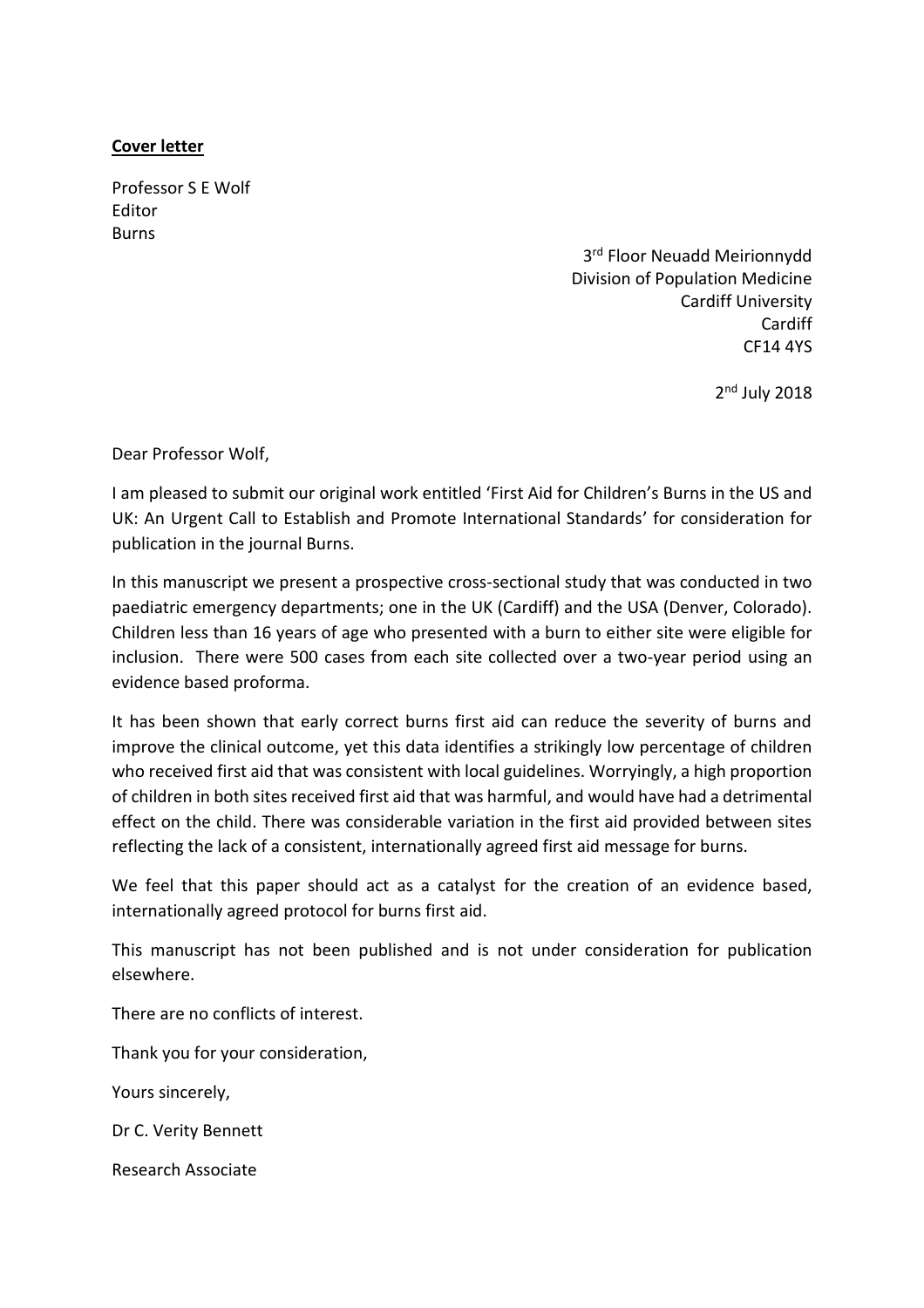### **Abstract**

#### **Introduction**

Appropriate first aid can reduce the morbidity of burns, however, there are considerable variations between international first aid recommendations. We aim to identify, and compare first aid practices in children who present to Emergency Departments (ED) with a burn.

### **Methods**

A prospective cross-sectional study of 500 children (0-16 completed years) presenting with a burn to a paediatric ED in the UK (Cardiff) and the USA (Denver, Colorado), during 2015-17. The proportion of children who had received some form of first aid and the quality of first aid were compared between cities.

#### **Results**

Children attending hospital with a burn in Cardiff were 1.47 times more likely (RR 1.47; CI 1.36, 1.58), to have had some form of first aid than those in Denver. Denver patients were 4.7 time more likely to use a dressing and twice as likely to apply ointment/gel/aloe vera than the Cardiff cohort. First aid consistent with local recommendations was only administered to 26% (128/500) of children in Cardiff and 6% (31/500) in Denver. Potentially harmful first aid e.g. application of food, oil, toothpaste, shampoo or ice was applied to 5% of children in Cardiff and 10% in Denver.

### **Conclusion**

A low number of children received optimal burn first aid, with potentially harmful methods applied in a considerable proportion of cases. There is an urgent need for internationally agreed, evidence-based burn first aid recommendations.

#### **Keywords:**

Paediatrics, burns, first aid, emergency medicine, plastics, paediatric emergency medicine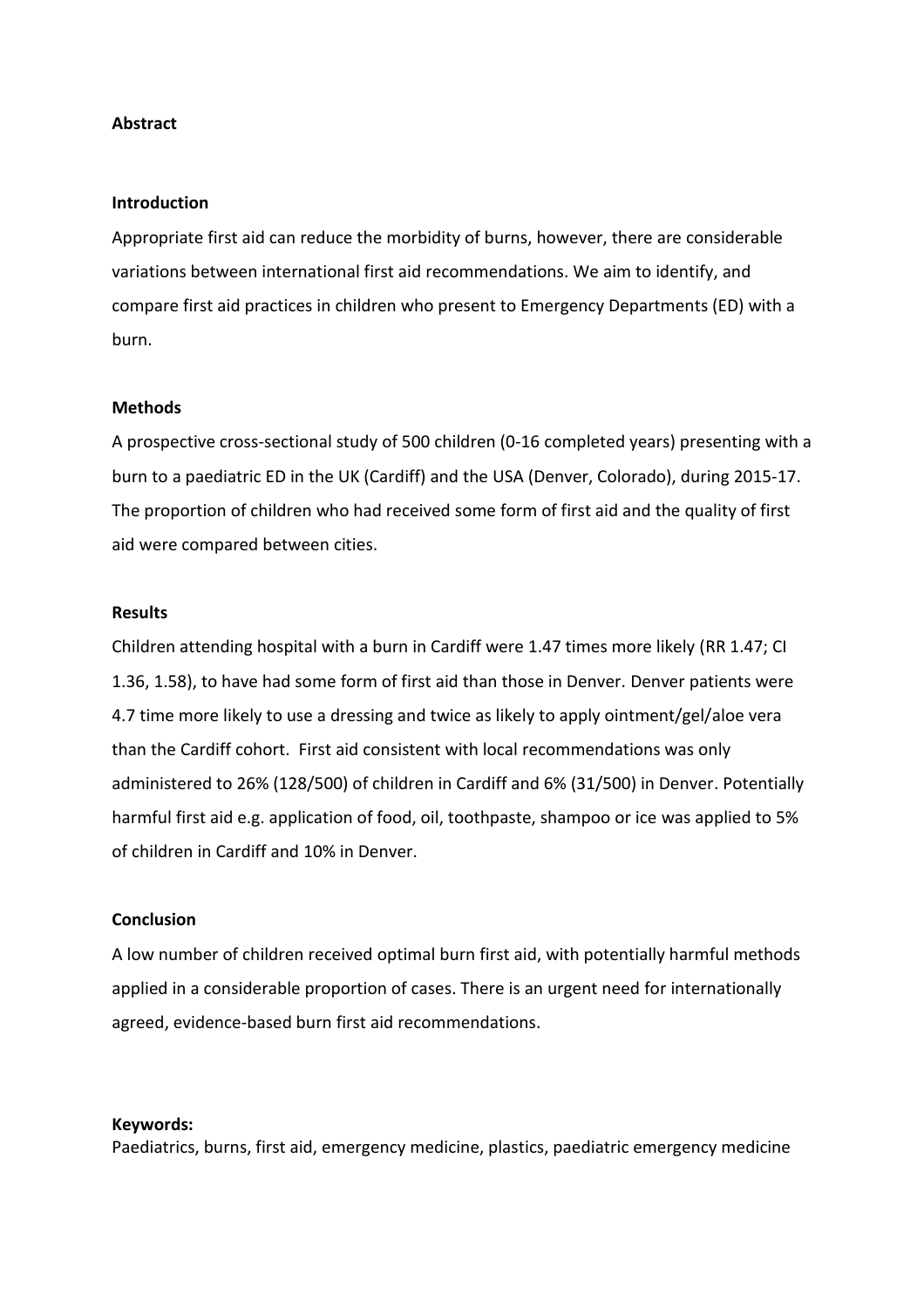#### **Introduction**

The prevalence of paediatric burns is decreasing in developed countries, yet the sequelae associated with these injuries can be life altering. Physical disability as a consequence of scarring from serious burns impacts appearance, functional status, long-term morbidity, quality of life and employment[1, 2]. Psychological sequelae, often unrelated to the severity of the burn, include anxiety, behavioural disorders and post-traumatic stress disorder[3]. Economically, burns carry a significant burden to society. Data from the United States of America (USA) in 2000 estimated the cost of caring for childhood burns was in excess of \$211 million dollars[4]. In the United Kingdom (UK) in 2005 one study estimated the cost for managing burns of 2-4% TBSA in children was £1850 per case (\$2543.)[5], equivalent to at least £2700 (\$3580) in 2018.

Appropriate first aid is an essential part of the immediate medical management of burns, aiming to reduce the severity of the injury. There is strong evidence that cooling the burn and then covering it with a non-adhesive dressing is effective. The cooling process has multiple potential benefits. It is associated with a reduction in mortality, pain relief and a reduction in cellular damage with improved wound healing[6-9]. The mechanism is attributed to the prevention of tissue necrosis in the zone of stasis[10, 11]. Cooling is most effective when running water is applied promptly, to reduce the cellular damage, but can be effective if applied up to three hours post injury[12, 13]. In covering the burn with a nonadhesive dressing, air is prevented from stimulating the exposed nerve fibres and minimising pain[14]. The dressing prevents colonisation of the wound and reduces the incidence of infection. Some advocate for a translucent dressing, which allows the burn wound to be inspected without the need to remove and replace the dressing[14, 15]. Dressings that are classified as adhesive may cause further tissue damage when removed.

Bystander first aid is a crucial aspect in the emergency management of burns. The cellular damage and inflammatory cascade that ensues may occur within minutes of the injury. In these instances, it is imperative that either the injured party or a bystander administer the correct first aid, and hence improve outcomes for the child. When a child is injured it is assumed that the caregiver(s) will administer first aid.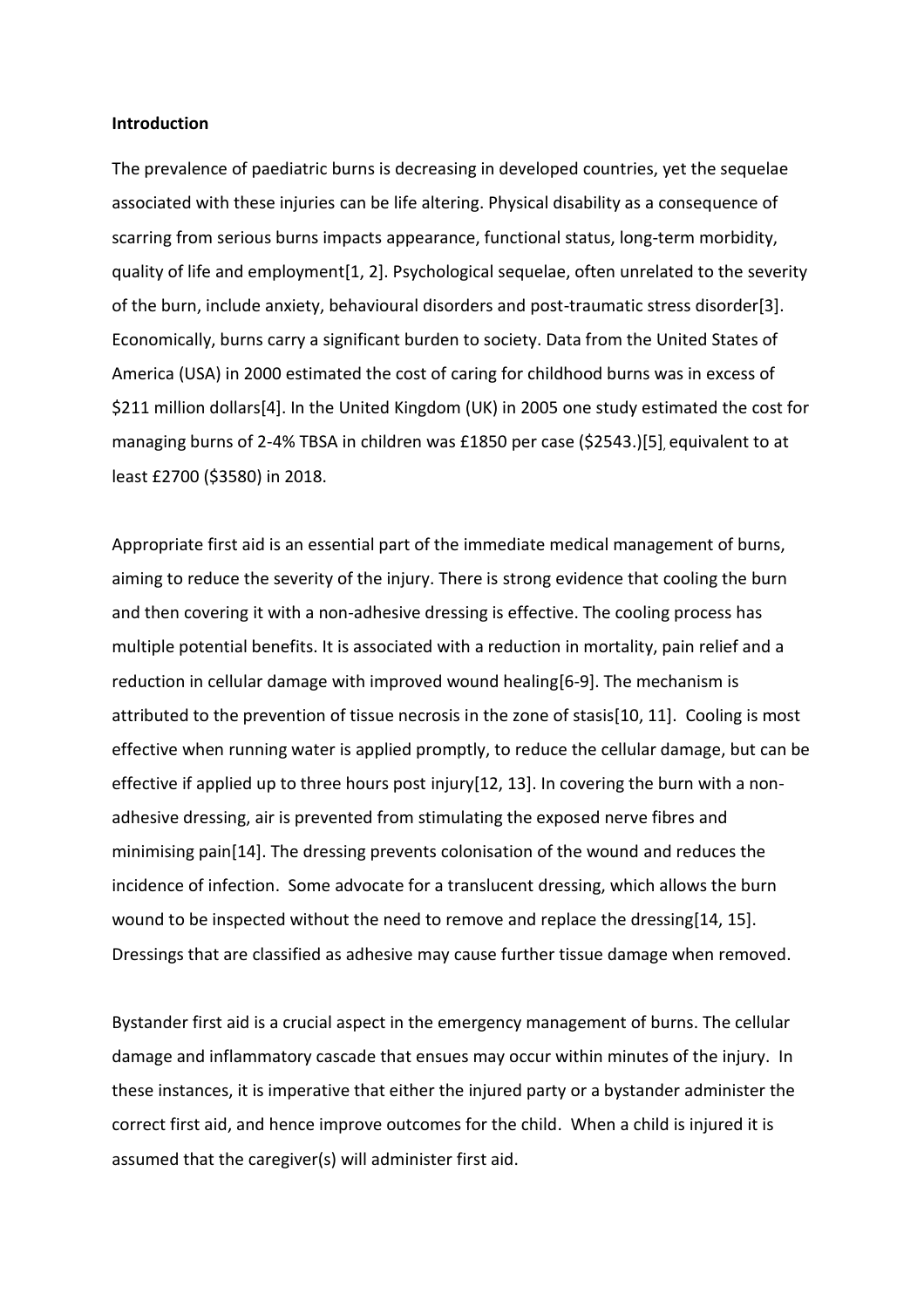There are discrepancies between recommendations for burns first aid as shown in table 1, which describes cooling, covering and 'other' guidance. In the UK, the recommended cooling time ranges from 10- 20 minutes before covering the burn with a non-adhesive dressing. In the US, recommended cooling times range from 5 -15 minutes before covering the burn with a non-adhesive dressing. Some US guidelines suggest antibiotic ointments, moisturisers or aloe vera lotion.

| <b>First Aid Provider</b>                      | Cooling                                                                       | Covering                                                                                      | <b>Additional</b><br>recommendations                                                                                                              | Year<br>published<br>(or updated)<br>and website |
|------------------------------------------------|-------------------------------------------------------------------------------|-----------------------------------------------------------------------------------------------|---------------------------------------------------------------------------------------------------------------------------------------------------|--------------------------------------------------|
| UK                                             |                                                                               |                                                                                               |                                                                                                                                                   |                                                  |
| <b>BBA</b> * [16]                              | Running water for 20<br>minutes                                               | Plastic wrap** (or where this is<br>not available, a clean cloth or<br>non-adherent dressing) | Burn gel wraps may<br>be used to provide<br>analgesia, but only<br>after adequate<br>cooling has<br>occurred                                      | 2014                                             |
| NHS Choices[17]                                | Running water for 20<br>minutes                                               | Plastic wrap or<br>a clean plastic bag could also be<br>used for burns on your hand           |                                                                                                                                                   | 2015                                             |
| Patient.co.uk[18]                              | Running water or cool<br>compress for 20<br>minutes                           | Plastic wrap or<br>a clean plastic bag as an<br>alternative if no cling film<br>available     | Do not apply<br>cream, oils,<br>ointments                                                                                                         | 2015                                             |
| <b>St John's Ambulance</b><br>$[19]$           | Running water for at<br>least 10 minutes or<br>until the pain feels<br>better | Plastic wrap or another clean,<br>non-fluffy material, like a clean<br>plastic bag            | Don't use ice,<br>creams or gels                                                                                                                  | Not stated                                       |
| British Red Cross <sup>[20]</sup>              | Cool the burn under<br>cold running water for<br>at least ten minutes         | Plastic wrap or clean plastic bag                                                             |                                                                                                                                                   | Not stated                                       |
| <b>USA</b>                                     |                                                                               |                                                                                               |                                                                                                                                                   |                                                  |
| American Burns*<br>Association <sup>[21]</sup> | Running water for at<br>least 5 minutes                                       | A sterile gauze bandage or clean<br>cloth                                                     | For small area burns<br>use lotions that<br>contain aloe vera.<br>Do not use any<br>butter, ointments or<br>other home<br>remedies on the<br>burn | Not stated                                       |
| American Red Cross<br>$[22]$                   | Running water at<br>least until pain is<br>relieved                           | Cover loosely with sterile<br>dressing                                                        | Do not use ice,<br>ointment, or<br>other dressings                                                                                                | 2011                                             |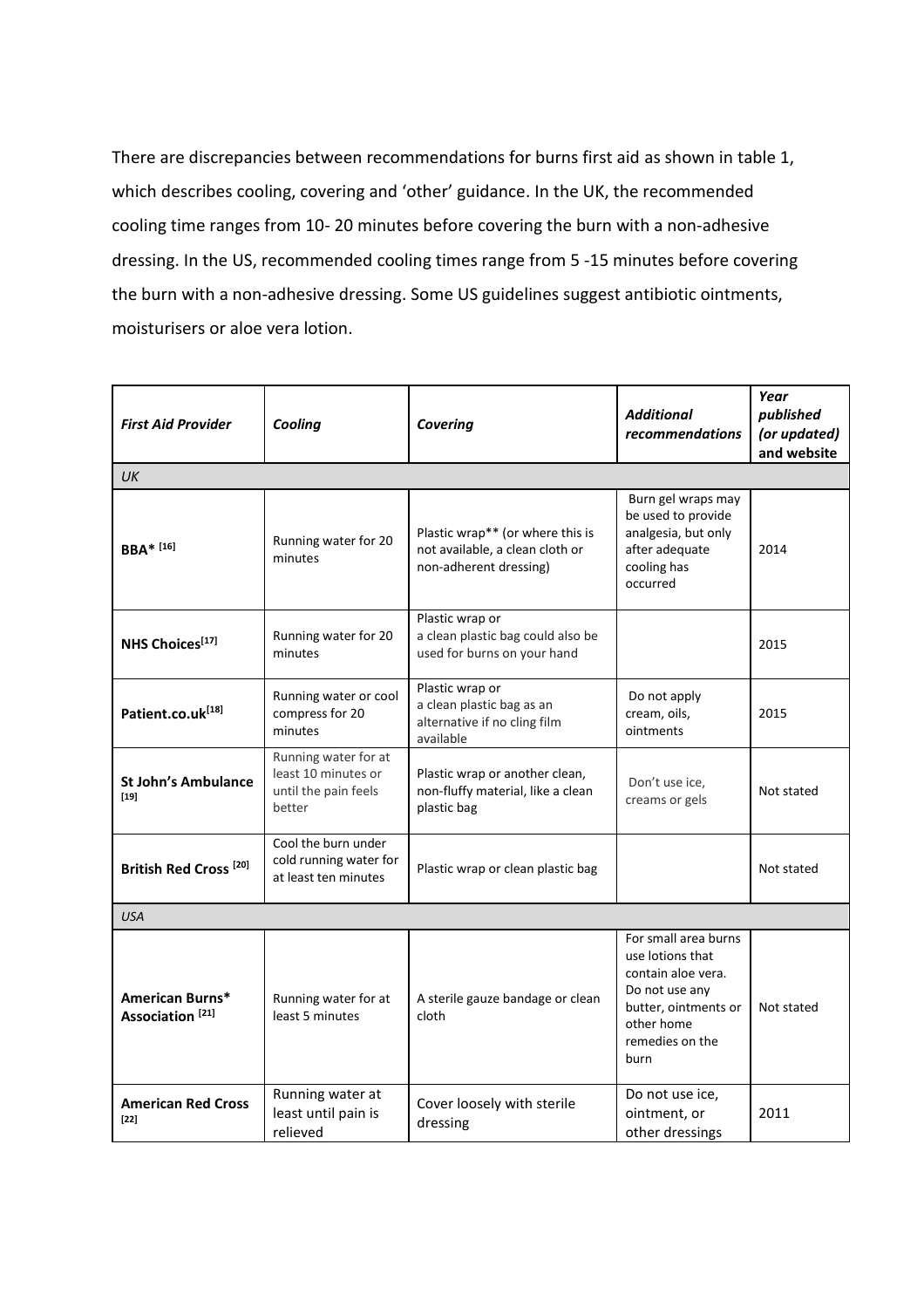| <b>American College of</b><br><b>Emergency</b><br><b>Physicians. First Aid</b><br>Manual <sup>[23]</sup> | Cold water for at<br>least 10 minutes, or<br>until pain is relieved                                                        | Plastic wrap              | Antibiotic, such as<br>bacitracin                                                                                                                                                                                                                                               | 2014       |
|----------------------------------------------------------------------------------------------------------|----------------------------------------------------------------------------------------------------------------------------|---------------------------|---------------------------------------------------------------------------------------------------------------------------------------------------------------------------------------------------------------------------------------------------------------------------------|------------|
| Mayo Clinic <sup>[24]</sup>                                                                              | Running water for<br>10 - 15 minutes, or<br>until pain eases, or<br>apply a clean towel<br>dampened with<br>cool tap water | Bandage or a clean cloth. | Apply moisturiser<br>or aloe vera lotion<br>or gel                                                                                                                                                                                                                              | 2018       |
| <b>International</b>                                                                                     |                                                                                                                            |                           |                                                                                                                                                                                                                                                                                 |            |
| <b>World Health</b><br><b>Organisation -Burns</b><br>Fact sheet [4]                                      | No time stated                                                                                                             | Clean cloth or sheet      |                                                                                                                                                                                                                                                                                 | 2018       |
| European<br>resuscitation council<br>$[25]$                                                              | Minimum of 10 min<br>duration using water                                                                                  | Sterile dressing          | There are no<br>scientifically<br>supported<br>recommendations<br>for the specific<br>cooling<br>temperature, the<br>method of cooling<br>(e.g. gel pads, cold<br>packs or water) or<br>the duration of<br>cooling                                                              | 2015       |
| 'Up-to-Date' e<br>resource for health<br>professionals and<br>parents[26]                                | Until pain relief or<br>maximum 5<br>minutes, or wet<br>gauze                                                              | Gauze                     | Aloe vera gel or<br>cream, or an<br>antibiotic cream.<br>Should not be<br>applied for longer<br>than<br>approximately<br>five minutes to<br>avoid macerating<br>the wound                                                                                                       | 2017       |
| Royal Children's<br>Hospital Melbourne,<br>Australia <sup>[27]</sup>                                     | 20 minutes                                                                                                                 | Plastic wrap              | Do NOT apply<br>hydrogel burn<br>products (e.g.<br>Burnaid®) as a first<br>aid measure UNLESS<br>there is no access to<br>a water source.<br>Cold water<br>compresses are less<br>effective than<br>running water to<br>cool a burn wound<br>and must be<br>changed frequently. | Not stated |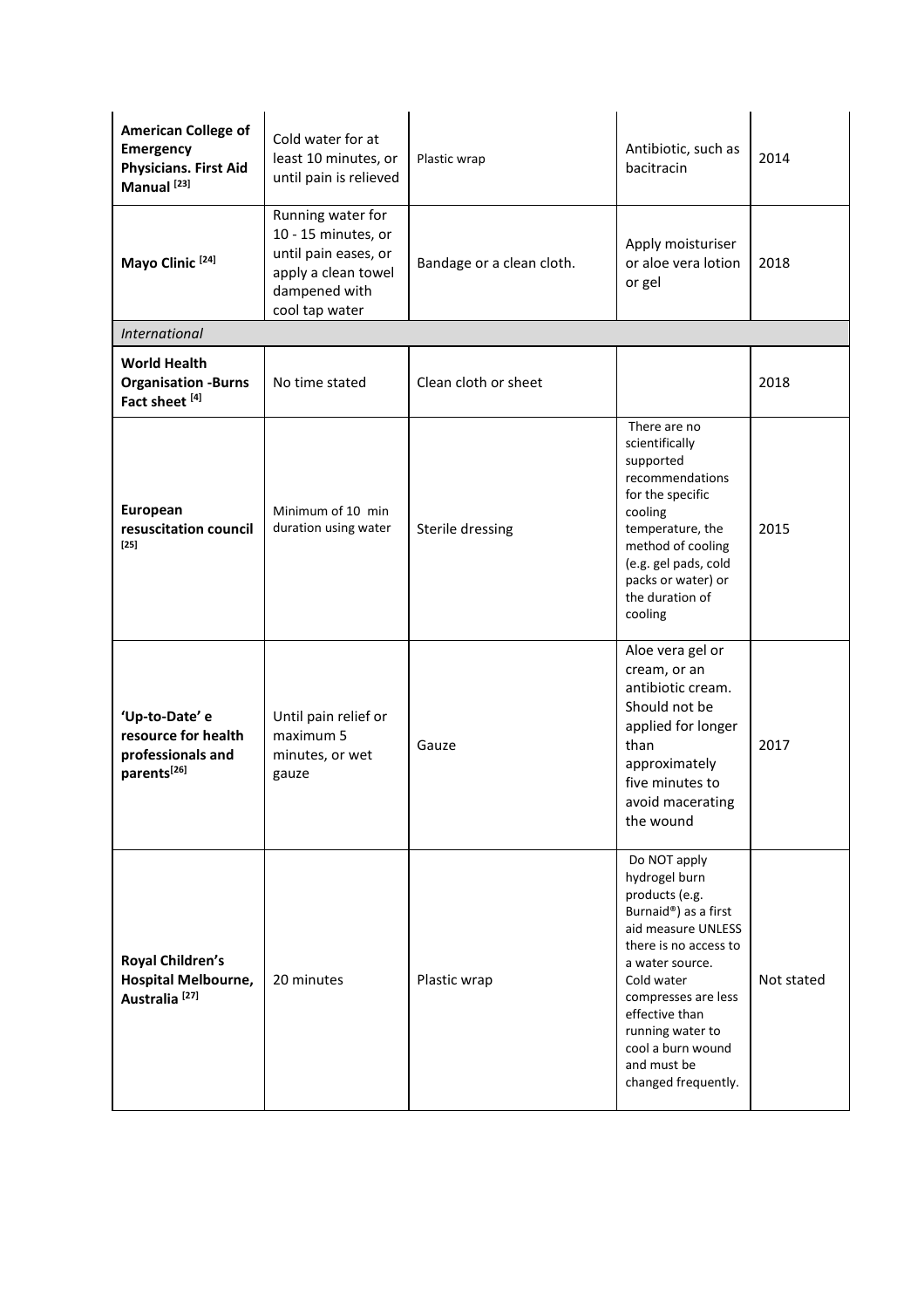**Table 1**. First aid cooling and covering advice available from leading authorities in the United Kingdom (UK), United States of America (USA) and internationally. A \* indicates burns first aid advice considered to be optimal in that country.

Variations in guidance coupled with circulating myths about the best remedies for burns cause confusion and may delay immediate burn first aid. Therefore, increasing public awareness and knowledge of correct burns first aid is a critical step in managing burns in children. Current literature highlights a deficiency in parental knowledge regarding first aid practice[28, 29]. A 2013 UK study identified that only 32% of parents had adequate knowledge of burns first aid, while 43% had poor or no knowledge[30]. A 2016 study in Saudi Arabia stated that only 41% of parents treated burns with cool or cold water, with 97% having inappropriate or no knowledge of the duration required,. Moreover, 32% of parents treated their children's burns with non-scientific remedies alone or in combination, including honey, egg white, toothpaste, white flour, tomato paste, yogurt, tea, sliced potato, butter, or ice[30]; however, many of these methods can be harmful[31].

Given the importance of appropriate and timely first aid, in the context of widely varying advice available to parents, we aim to identify and compare burn first aid practices in children who present to two different Emergency Departments (ED) with a burn injury, one in the UK and one in the USA.

## **Methods**

This prospective cross-sectional study was conducted in two paediatric emergency departments: one in the UK (Cardiff) and the other in the USA (Denver, Colorado Each hospital serves a mixed urban population, with moderate levels of deprivation. Data collection was carried out over a 30 month period, from May 2015 – October 2017.

Cases were ascertained prospectively from the Paediatric Emergency Department, University Hospital of Wales, Cardiff, Wales and the Paediatric Emergency Department, Children's Hospital Colorado in Denver.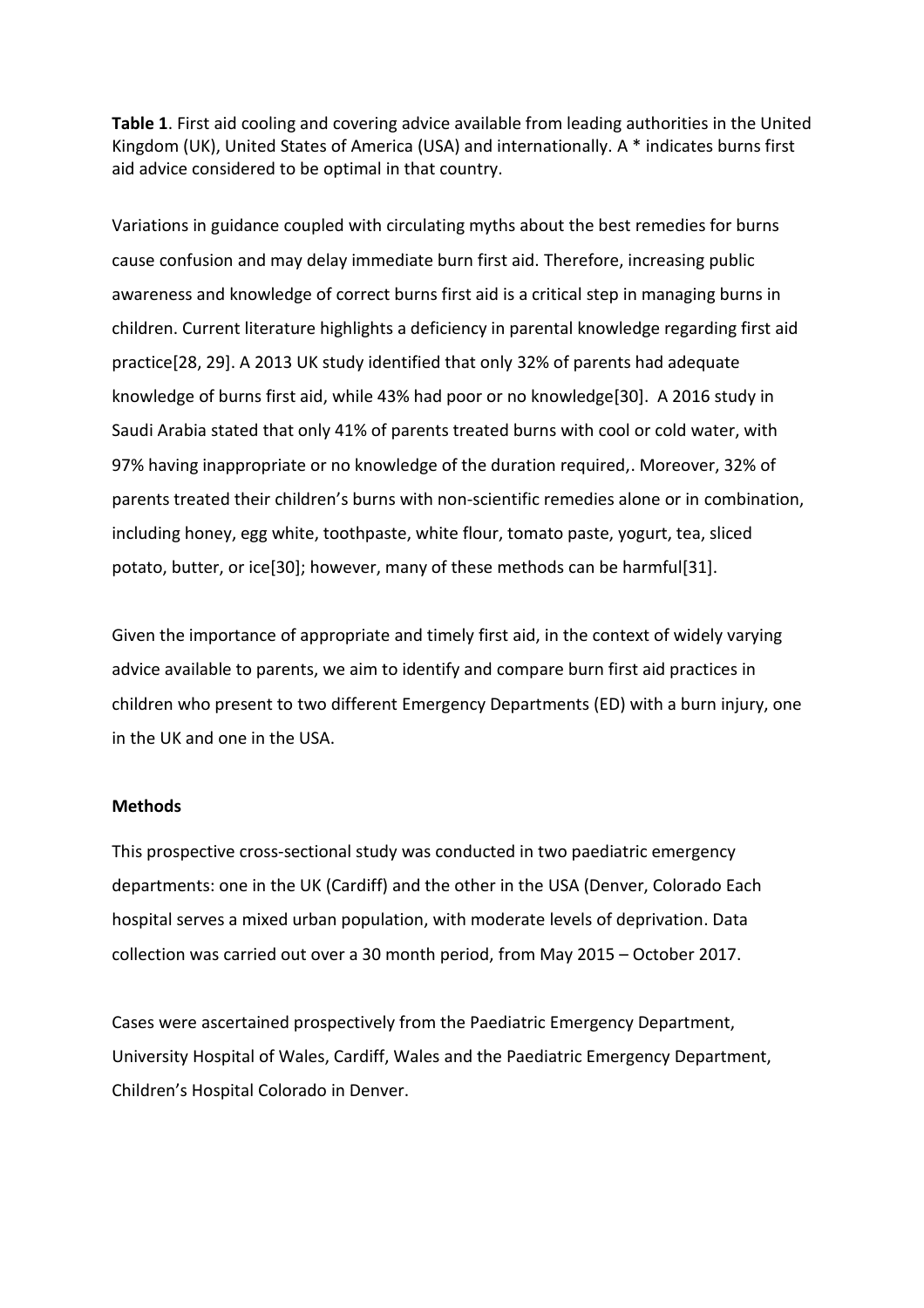These two sites represent urban areas in high income countries, with a broad demographic spread. Children's Hospital Colorado serves a population of 680,000 (extends to 3 million when surrounding suburbs are included) with 75,000 attendances at its ED annually. It is a regional paediatric burn centre that receives patients from seven states. Cardiff University hospital serves an estimated adult and child population of 450,000, without an onsite burns unit, and a children's ED with an annual attendance of 32,000 children.

All children and young people (0 to <16 completed years) who attended with a burn (excluding house fires and fatalities) were eligible, and a proforma, (Burns and Scalds Assessment Template or BASAT) was completed for 500 participants at each site by the clinician or a research assistant. Denver research assistants enrolled patients between 7am and midnight, seven days/week, and physicians were encouraged to complete the BASAT for patients who presented outside of these hours. In Cardiff, the BASAT was completed by the clinician as part of routine practice. The BASAT is an evidence based proforma detailing demographics, developmental skills up to age three, clinical aspects of the burn, its circumstances and severity together with the timing and nature of first aid given[32]. Study data were collected and managed using REDCap (Research Electronic Data Capture) tools hosted at the University of Bristol and the University of Colorado[33].

## **Categorisation of first aid**

For this analysis first aid was classified as anything *applied* to the burn by anyone other than a medical professional. We did not include removal of clothing or use of analgesics in our analysis.

First aid was broken down into the following categories: cooling with water; 'covering' involved several techniques and was subcategorised into: plastic wrap (domestic sheet plastic used for covering food i.e. cling-film/Saran wrap); dressings (although many guidelines specify non-adhesive dressings, it was not possible to isolate these in our data so we included both non-adhesive and adhesive in one category); wet cloth (any wet cloth, tissues, clothing or compress); dry cloth (any dry fabric or tissue used to cover the burn,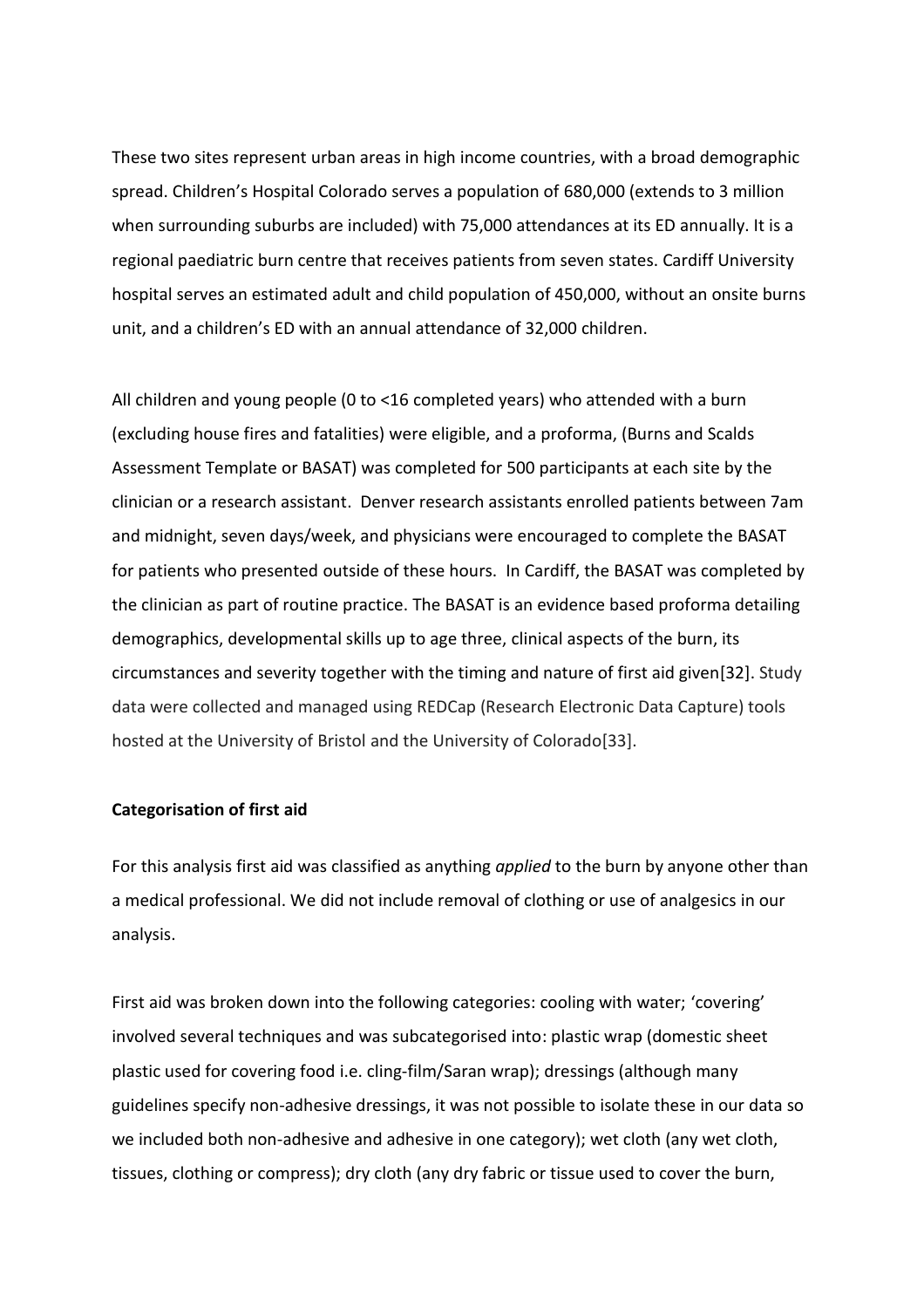including clothing worn over the burn); aloe vera (any product containing aloe vera); ointment or gel (including antibiotic, antiseptic and moisturising creams, burn sprays, moisturisers and after sun lotion); ice (including frozen vegetables, cool packs and snow); food / oil / toiletries (including any food product, toothpaste, herbal or cooking oil); other (anything else put on the burn e.g. hot water, chemicals or alcohol).

The proportion of cases that had any first aid performed was calculated for each site. First aid was classified as consistent with national guidelines. For the UK, recommendations from the British Burn Association (BBA) were used and for the USA, guidance from the American Burn Association (ABA) were chosen (Table 1, labelled with an asterisk (\*)).

Potentially harmful agents were identified from previous literature as those that could worsen the burn, result in increased pain, or increase the risk of harm (i.e. infection, systemic illness, scarring). For the purpose of our analysis, anything in the, 'food / oil / toothpaste', or 'other' category was considered potentially harmful.

#### **Statistical analysis**

The proportion of children attending hospitals in Cardiff and Denver with a burn, who received some form of first aid, were compared between and within the two cities using risk ratios (RR) and confidence intervals (CI). Data were analysed by age group, gender, depth of burn, TBSA, location and who was present with 95% Wilson confidence intervals. Quality of the first aid performed was also compared between cities.

#### **Ethical approval**

Ethical approval was gained in Cardiff along with approval from the Confidentiality Advisory Group (CAG) to allow collection of data without parental/carer consent. (MREC No. 13/WA/0003, 15/WA/0259 CAG- 1-06 (PR7)/2013,15/CAG/0203/2016). In Denver, ethics approval was granted from the Colorado Multi-Institutional Review Board, with waiver of informed consent.

#### **Results**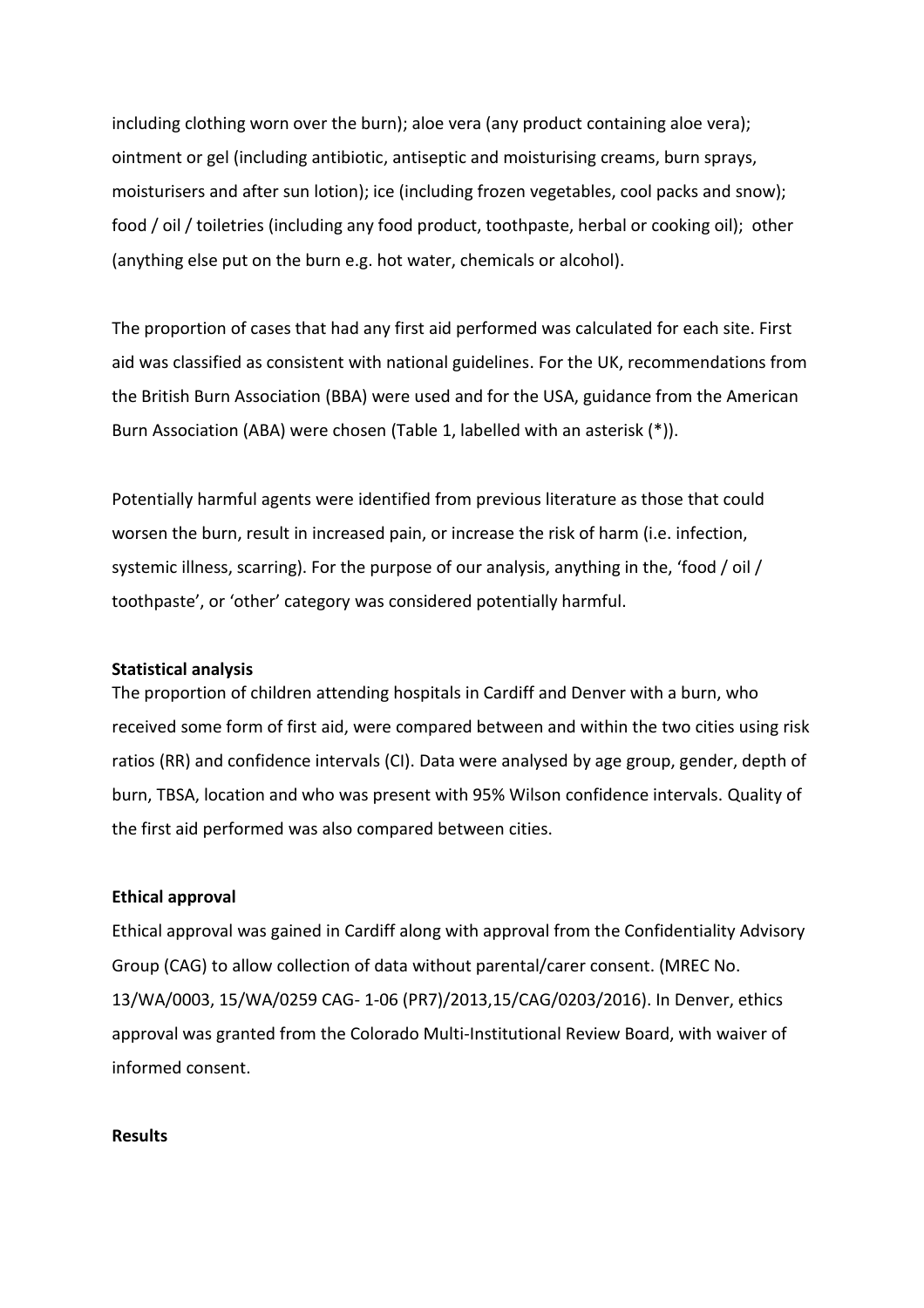A total of 500 cases were ascertained at each site, representing 79% (500/633) and 68% (500/732) of childhood burn visits in Cardiff and Denver, respectively, during the period of the study.

Attendances at each site were similar in terms of gender and age (table 2). Scalds were the most common burn type in both cities, and the proportion of these were similar; however, Cardiff had significantly more contact burns than Denver. Table 2 shows the differences in burn types between the two sites. Burn injuries presenting at Denver had occurred without adult supervision significantly more frequently than in Cardiff.

|                        |              | <b>Cardiff</b> |                | <b>Denver</b> |  |  |  |  |
|------------------------|--------------|----------------|----------------|---------------|--|--|--|--|
|                        | n            | %              | n              | %             |  |  |  |  |
| Gender:                |              |                |                |               |  |  |  |  |
| Girls                  | 232          | 46.4           | 230            | 46.0          |  |  |  |  |
| <b>Boys</b>            | 268          | 53.6           | 270            | 54.0          |  |  |  |  |
| Age:                   |              |                |                |               |  |  |  |  |
| <5 years               | 329          | 65.8           | 322            | 64.4          |  |  |  |  |
| $5$ to $<$ 11 years    | 98           | 19.6           | 122            | 24.4          |  |  |  |  |
| 11 to $<$ 16 years     | 73           | 14.6           | 54             | 10.8          |  |  |  |  |
| unknown                | $\mathbf 0$  | 0.0            | $\overline{2}$ | 0.4           |  |  |  |  |
| <b>Type of Burn:</b>   |              |                |                |               |  |  |  |  |
| Scald                  | 237          | 47.4           | 254            | 50.8          |  |  |  |  |
| **Contact              | 217          | 43.4           | 156            | 31.2          |  |  |  |  |
| Sunburn                | 20           | 4.0            | 7              | 1.4           |  |  |  |  |
| Chemical               | 12           | 2.4            | 8              | 1.6           |  |  |  |  |
| Flame                  | 5            | 1.0            | 48             | 9.6           |  |  |  |  |
| Electrical             | $\mathbf{0}$ | 0.0            | 18             | 3.6           |  |  |  |  |
| Explosion              | 5            | 1.0            | 0              | 0.0           |  |  |  |  |
| Friction               | 3            | 0.6            | 6              | 1.2           |  |  |  |  |
| Unknown                | 1            | 0.2            | 3              | 0.6           |  |  |  |  |
| Supervision:           |              |                |                |               |  |  |  |  |
| ** Adult supervision   | 398          | 79.6           | 362            | 72.4          |  |  |  |  |
| **No adult supervision | 90           | 18.0           | 134            | 26.8          |  |  |  |  |
| Unknown                | 12           | 2.4            | 4              | 0.8           |  |  |  |  |

**Table 2.** Comparison of children presenting to the Emergency Departments in Cardiff and Denver with a burn. Significant differences in proportions between the two sites are shown \*(p<0.05) and \*\*(p<0.01).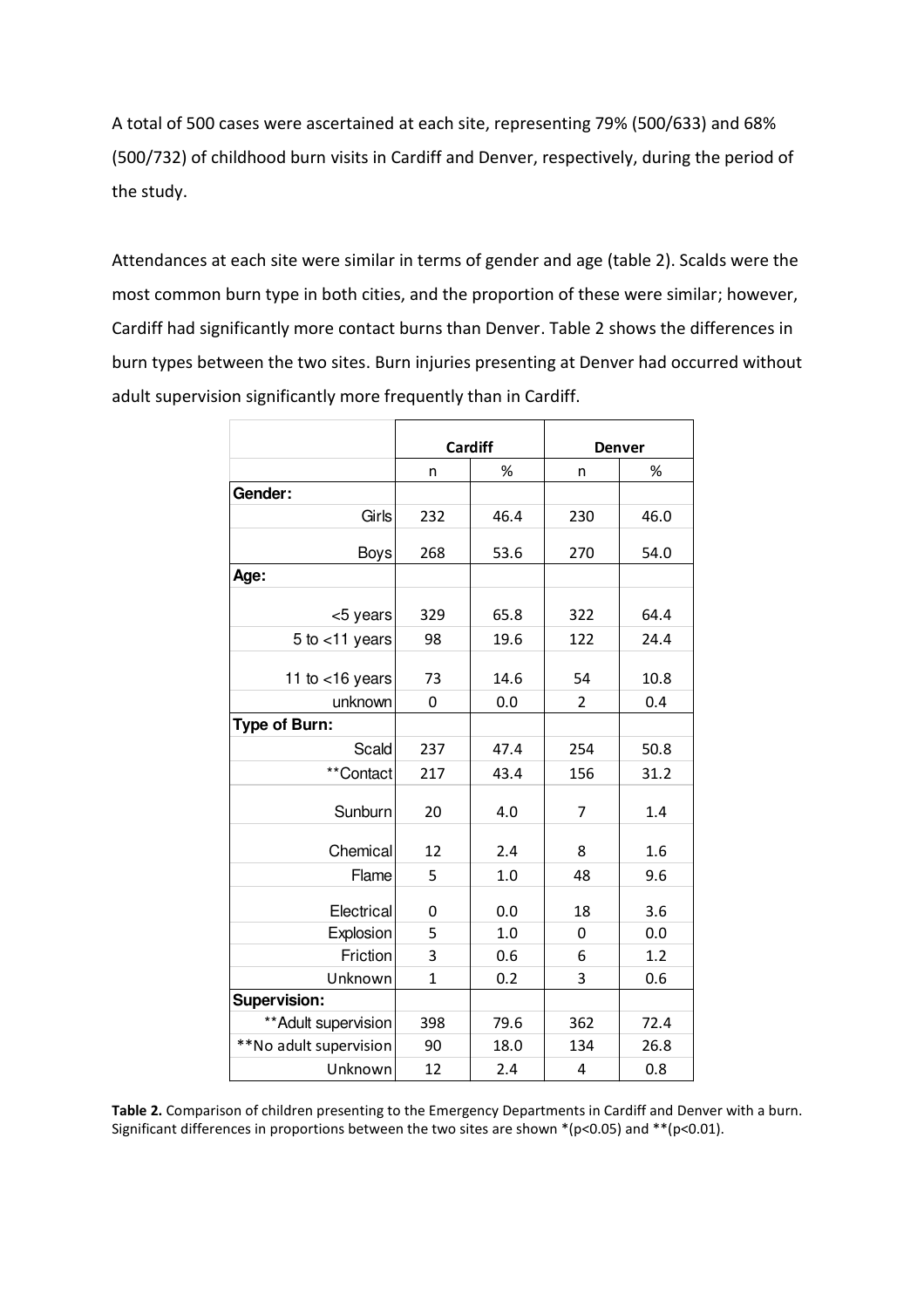The frequency and nature of first aid attempted varied between cities (figures 1 and 2). Children attending hospital with a burn in Cardiff were 1.47 times more likely (RR 1.47; CI 1.36, 1.58), to have had some form of first aid than those in Denver.

The overall standard of first aid was poor in both cities, with only 26% (128/500) of children in Cardiff and 6% (31/500) of children in Denver, receiving first aid consistent with their local recommendations as indicated by \* in table 1 and figure 2. In Cardiff 5% (24/500) and in Denver 10% (51/500) of children received first aid that was potentially harmful (denoted by † in Figure 2).



**Figure 1.** First aid flow chart. Breakdown of the type of first aid attempted for 500 Cardiff (C) and 500 Denver (D) cases attending the Emergency Department with a burn. Proportion given as %, and total number of children given in brackets. NK, not known. Varying denominators reflect missing data.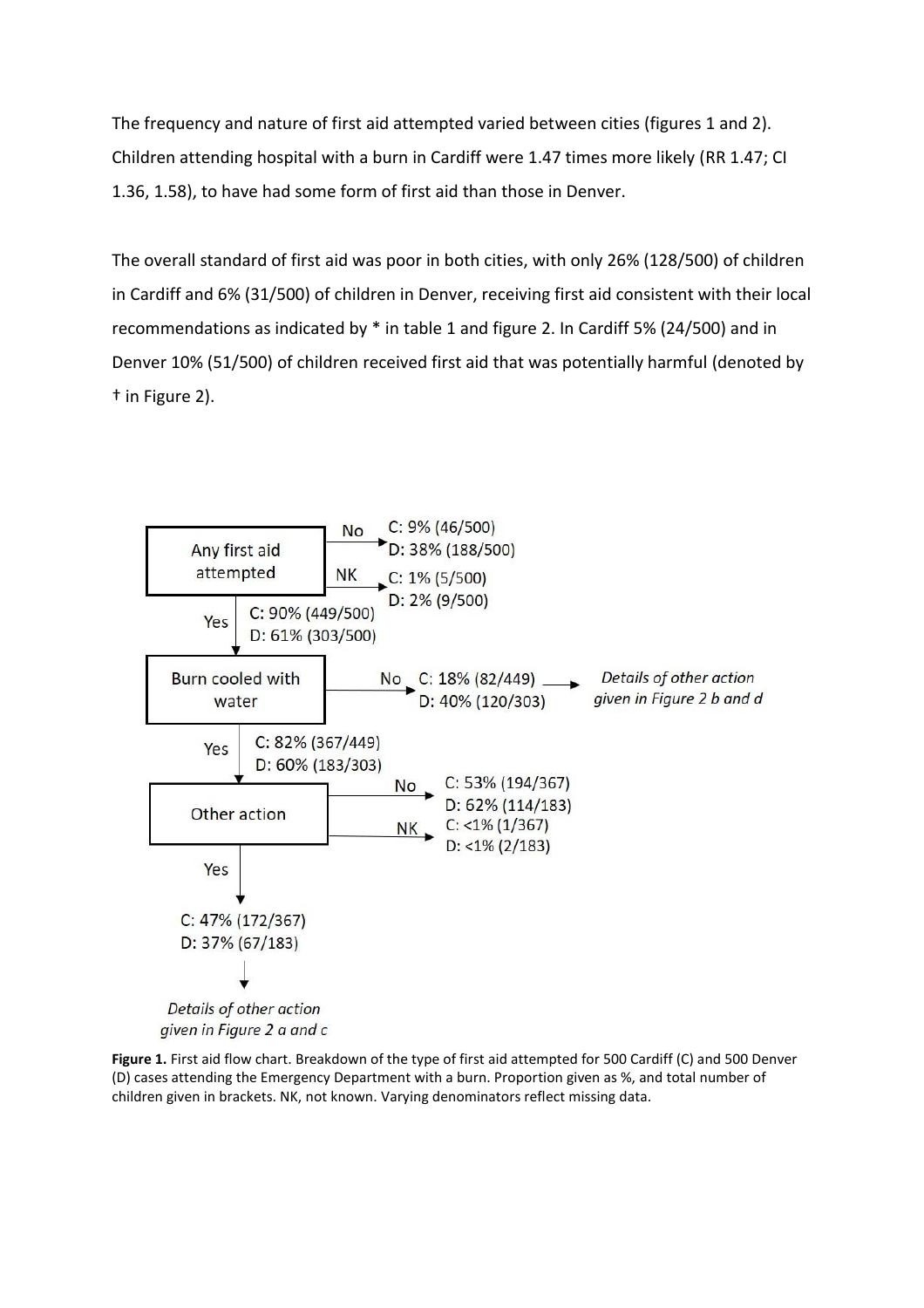Of the children who had any first aid attempted, those from Denver were 4.7 times more likely to have a dressing (RR 4.71, CI 2.78, 7.96) and twice as likely to have had the burn covered with ointment / gel or aloe vera (RR 2.09, CI 1.48, 2.97) than those in Cardiff. This is consistent with the difference in recommendations between the two countries.

The wide range of items put on the burn, and varying combinations, are highlighted in figure 2. While food / oil / toiletries were used in a relatively small number of cases, a wide range of inappropriate products were applied. These included butter, honey, flour, yoghurt, oils, tomato, egg, pickle juice, mustard, toothpaste and shampoo often in combination. For example, one case used potato skin, salty water and toothpaste on the same burn. Further to the use of multiple foods was the use of multiple items, which in one case included a cold wet compress, hydrogen peroxide, alcohol and antibiotic cream.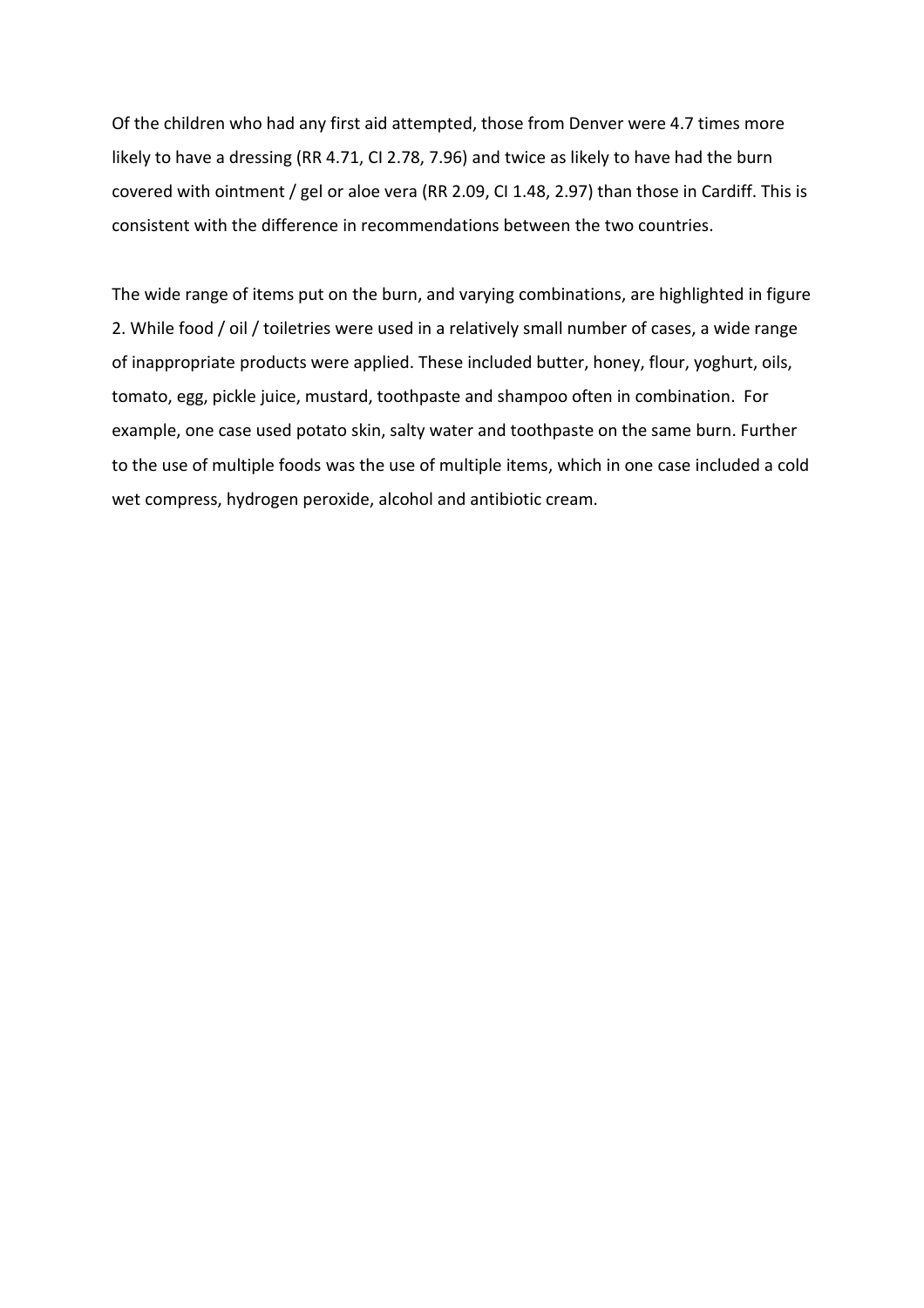| a |              |              |              |              |              |                              |              |                         | <b>Cooled with water</b> |              |                               |                    | b           |              |              |              |              |           | Not cooled with water |              |                         |              |             |                                         |                                                                                         |
|---|--------------|--------------|--------------|--------------|--------------|------------------------------|--------------|-------------------------|--------------------------|--------------|-------------------------------|--------------------|-------------|--------------|--------------|--------------|--------------|-----------|-----------------------|--------------|-------------------------|--------------|-------------|-----------------------------------------|-----------------------------------------------------------------------------------------|
|   | Plastic wrap | Dressing     | Wet cloth    | Dry cloth    | Aloe Vera    | Ointment or Gel              | $\mathbf{e}$ | Food / oil / toiletries | Other                    | Unspecified  | Number of cases               | $\aleph$           |             | Plastic wrap | Dressing     | Wet cloth    | Dry cloth    | Aloe Vera | Ointment or Gel       | <u>ს</u>     | Food / oil / toiletries | Other        | Unspecified | Number of cases                         | $\aleph$                                                                                |
|   | √            |              |              |              |              |                              |              |                         |                          |              | 60                            | 34.9               |             |              |              | $\checkmark$ |              |           |                       |              |                         |              |             | 44                                      | 53.7                                                                                    |
|   |              |              | $\checkmark$ |              |              |                              |              |                         |                          |              | 45                            | 26.2               |             |              |              |              |              |           | $\checkmark$          |              |                         |              |             | $14$                                    | 17.1                                                                                    |
|   |              | ✓            |              |              |              | √                            |              |                         |                          |              | 13                            | 7.6                |             |              |              | √            |              |           | $\checkmark$          | ✓            |                         |              |             | 5<br>3                                  | 6.1                                                                                     |
|   |              |              |              | √            |              |                              |              |                         |                          |              | 12<br>$\overline{\mathbf{z}}$ | 7.0<br>4.1         |             |              |              |              |              |           |                       |              | ✓                       |              |             | 3                                       | $\overline{3.7}$<br>3.7                                                                 |
|   |              |              |              |              |              |                              |              |                         |                          | ✓            | $\overline{\phantom{a}}$      | 4.1                |             |              |              | √            |              |           |                       | $\checkmark$ |                         |              |             | $\overline{\mathbf{c}}$                 | 2.4                                                                                     |
|   |              |              | √            |              |              | √                            |              |                         |                          |              | 6                             | 3.5                |             | $\checkmark$ |              |              |              |           | √                     |              |                         |              |             | $\mathbf 2$                             | 2.4                                                                                     |
|   |              |              |              |              |              |                              |              | $\checkmark$            |                          |              | 5                             | $\frac{2.9}{2.9}$  | $\ddagger$  |              | $\checkmark$ |              |              |           | $\checkmark$          |              |                         |              |             | $\overline{\mathbf{c}}$                 | 2.4                                                                                     |
|   |              |              | √            |              |              |                              | √            |                         |                          |              | 5                             |                    | $\ddagger$  |              |              |              |              | ✓         |                       |              |                         |              |             | $\overline{\mathbf{c}}$                 | 2.4                                                                                     |
|   |              |              | $\checkmark$ |              |              | ✓                            |              |                         |                          |              | 3<br>$\mathbf 2$              | 1.7<br>$1.2$       |             | ✓            | $\checkmark$ | ✓            |              |           |                       |              |                         |              |             | $\overline{\mathbf{1}}$<br>$\mathbf{1}$ | 1.2<br>$\overline{1.2}$                                                                 |
|   |              | $\checkmark$ |              |              |              |                              |              |                         |                          |              | $\mathbf 1$                   | 0.6                |             |              |              |              |              |           | $\checkmark$          |              | J                       |              |             | $\mathbf 1$                             | $1.2$ +                                                                                 |
|   |              |              |              |              |              | √                            | ✓            | $\checkmark$            |                          |              | $\mathbf 1$                   | 0.6                | †           |              |              |              | $\checkmark$ |           | $\checkmark$          |              |                         |              |             | $\mathbf 1$                             | 1.2                                                                                     |
|   | ✓            |              |              |              |              |                              | $\checkmark$ |                         |                          |              | $\mathbf 1$                   | $0.6$ +            |             |              | $\checkmark$ |              |              |           |                       |              |                         |              |             | $\mathbf 1$                             | $1.2$                                                                                   |
|   |              |              |              |              | $\checkmark$ |                              |              |                         |                          |              | $\mathbf 1$                   | 0.6                |             |              |              |              |              |           |                       |              |                         |              | Total       | 82                                      |                                                                                         |
|   |              |              | $\checkmark$ | $\checkmark$ |              |                              |              |                         |                          |              | $\mathbf{1}$                  | 0.6                |             |              |              |              |              |           |                       |              |                         |              |             |                                         |                                                                                         |
|   |              |              | $\checkmark$ |              |              |                              | √            |                         |                          | $\checkmark$ | $\mathbf 1$<br>$\mathbf 1$    | $\bf 0.6$<br>0.6   | $\ddagger$  |              |              |              |              |           |                       |              |                         |              |             |                                         |                                                                                         |
|   |              |              |              |              |              |                              |              |                         |                          |              | <b>Total: 172</b>             |                    |             |              |              |              |              |           |                       |              |                         |              |             |                                         |                                                                                         |
|   |              |              |              |              |              |                              |              |                         |                          |              |                               |                    |             |              |              |              |              |           |                       |              |                         |              |             |                                         |                                                                                         |
|   |              |              |              |              |              |                              |              |                         |                          |              |                               |                    |             |              |              |              |              |           |                       |              |                         |              |             |                                         |                                                                                         |
| C |              |              |              |              |              |                              |              |                         |                          |              |                               |                    | ¦d          |              |              |              |              |           |                       |              |                         |              |             |                                         |                                                                                         |
|   | Plastic wrap | Dressing     | Wet cloth    | Dry cloth    | Aloe Vera    | Ointment or Gel              | $\mathbf{e}$ |                         | Other                    | Unspecified  | Number of cases               | $\aleph$           |             | Plastic wrap | Dressing     | Wet cloth    | Dry cloth    | Aloe Vera | Ointment or Gel       | <u>eg</u>    |                         | Other        | Unspecified | Number of cases                         | $\aleph$                                                                                |
|   |              |              |              |              |              | $\checkmark$                 |              | Food / oil / toiletries |                          |              |                               |                    |             |              |              |              |              |           |                       |              | Food / oil / toiletries |              |             |                                         |                                                                                         |
|   |              | $\checkmark$ |              |              |              |                              |              |                         |                          |              |                               | 13 19.4<br>12 17.9 | $\ast$      |              | $\checkmark$ |              |              |           | $\rightarrow$         |              |                         |              |             | 22<br>20                                |                                                                                         |
|   |              |              |              | $\checkmark$ |              |                              |              |                         |                          |              | 10                            | 14.9               | *           |              |              | ✓            |              |           |                       |              |                         |              |             | 18                                      |                                                                                         |
|   |              |              | $\checkmark$ |              |              |                              |              |                         |                          |              | 6                             | 9.0                |             |              |              |              |              |           |                       |              | $\checkmark$            |              |             | 16                                      |                                                                                         |
|   |              |              |              |              |              |                              | $\checkmark$ |                         |                          |              | 4                             | $6.0 +$            |             |              |              |              | $\checkmark$ |           |                       |              |                         |              |             | 11                                      |                                                                                         |
|   |              | $\checkmark$ |              |              |              | $\checkmark$                 |              | $\checkmark$            |                          |              | $\overline{\mathbf{4}}$       | 6.0                |             |              | $\checkmark$ |              |              |           | $\checkmark$          | $\checkmark$ |                         |              |             | 9<br>$\overline{7}$                     |                                                                                         |
|   |              |              | $\checkmark$ |              |              |                              | $\checkmark$ |                         |                          |              | 3<br>$\overline{c}$           | 4.5<br>3.0         | t           |              |              |              |              | ✓         |                       |              |                         |              |             | 3                                       |                                                                                         |
|   |              |              |              |              | $\checkmark$ |                              |              |                         |                          |              | $\overline{c}$                | 3.0                | t<br>$\ast$ |              |              |              |              |           |                       |              |                         | $\checkmark$ |             | 3                                       |                                                                                         |
|   |              | ✓            | √            |              |              | $\checkmark$                 |              |                         |                          |              | $\mathbf{1}$                  | 1.5                |             |              |              | $\checkmark$ |              |           | $\checkmark$          |              |                         |              |             | $\overline{2}$                          | 18.3<br>16.7<br>15.0<br>$13.3 +$<br>9.2<br>$\overline{7.5}$<br>5.8<br>2.5<br>2.5<br>1.7 |
|   |              |              | $\checkmark$ |              | $\checkmark$ |                              |              |                         |                          |              | $\mathbf{1}$                  | 1.5                |             |              |              |              | $\checkmark$ |           |                       |              | ✓                       |              |             | 1                                       | 0.8                                                                                     |
|   |              |              | $\checkmark$ |              |              | √                            | ✓            |                         |                          |              | $\mathbf{1}$                  | 1.5                | Ť           |              |              |              |              |           |                       | ✓            | $\checkmark$            |              |             |                                         |                                                                                         |
|   |              | J            |              |              |              | $\checkmark$                 |              | $\checkmark$            |                          |              | $\mathbf{1}$                  | 1.5                | t           |              | $\checkmark$ |              |              |           |                       | $\checkmark$ |                         |              |             | $\mathbf{1}$                            | 0.8<br>0.8                                                                              |
|   |              |              |              | $\checkmark$ |              | $\checkmark$<br>$\checkmark$ | $\checkmark$ |                         |                          |              | $\mathbf{1}$                  | 1.5                | t           |              | $\checkmark$ |              | $\checkmark$ |           | ✓                     | $\checkmark$ |                         | $\checkmark$ |             | $\mathbf{1}$<br>1                       |                                                                                         |
|   |              |              | $\checkmark$ |              |              |                              |              | ✓                       |                          |              | $\mathbf{1}$<br>$\mathbf{1}$  | 1.5<br>1.5         | t           |              |              |              | $\checkmark$ |           | $\checkmark$          |              |                         |              |             |                                         | 0.8<br>0.8<br>0.8                                                                       |
|   |              |              |              |              | √            |                              |              | $\checkmark$            |                          |              | $\mathbf 1$                   | 1.5                | t           |              |              |              |              |           | ✓                     |              | $\checkmark$            |              |             | 1                                       |                                                                                         |
|   |              |              |              |              | $\checkmark$ |                              | $\checkmark$ |                         |                          |              | $\mathbf 1$                   | $1.5$ †            |             |              | $\checkmark$ | $\checkmark$ |              |           | $\checkmark$          |              |                         | $\checkmark$ |             | 1                                       |                                                                                         |
|   |              | ✓            | J            |              |              |                              | $\checkmark$ | $\checkmark$            | $\checkmark$             |              | $\mathbf 1$<br>$\mathbf 1$    | $1.5$ †<br>1.5     | t           |              |              | $\checkmark$ | J            |           |                       |              |                         |              | Total:      | 1<br>120                                | 0.8<br>0.8<br>0.8                                                                       |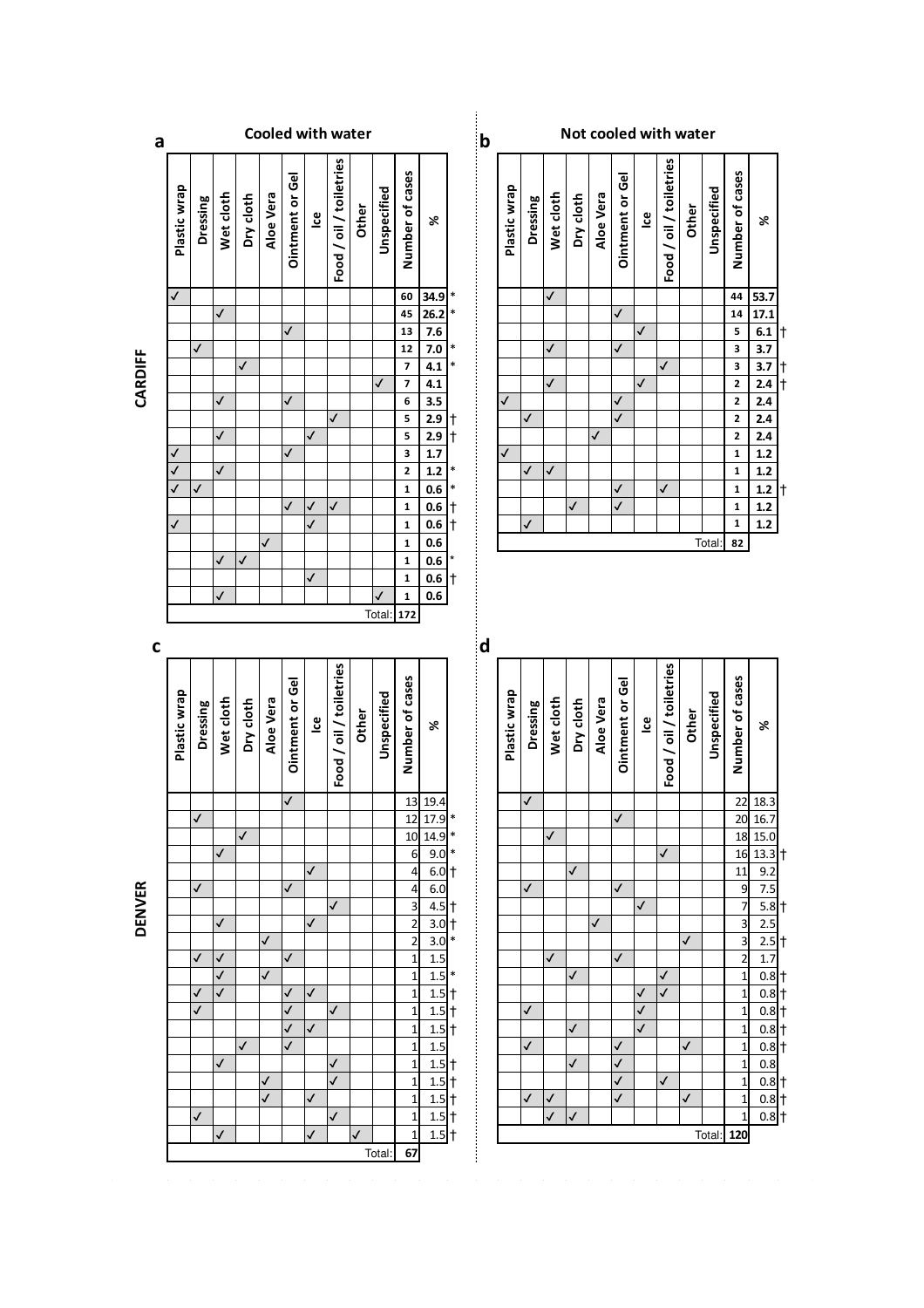**Figure 2.** Summary of items put on the burn in Cardiff (upper) and Denver (lower) separated by whether the burn was cooled with water (left) or not (right). \* denotes first aid in line with local first aid guidance. † denotes cases where something potentially harmful was used.

Of the burns that had been cooled with water, 64% [(235/367, Cardiff)] and 57% [(104/183, Denver] had been cooled with running water, whereas 25% [(90/367, Cardiff] and 16% [(29/183, Denver)] had been cooled by immersion. In both cities the majority of cooling times were reported as 10 minutes or less (table 3).

| <b>Minutes</b><br>Cooled | Cardiff<br>$(n=367)$ | <b>Denver</b><br>$(n=183)$ |
|--------------------------|----------------------|----------------------------|
| $\leq$ =5                | 77 (21%)             | 70 (38%)                   |
| 6-10                     | 85 (23%)             | 11 (6%)                    |
| 11-15                    | 33 (9%)              | 7(4%)                      |
| 16-20                    | 32 (9%)              | 1(1%)                      |
| >20                      | 72 (20%)             | 5(3%)                      |
| <b>Missing</b>           | 68 (19%)             | 89 (49%)                   |

**Table 3.** Estimated time for which childhood burns in Cardiff and Denver were cooled with water, as a percentage of total cases cooled with water.



**Figure 3.** Proportion of children, by age and gender, presenting with a burn to an Emergency Department who had received some form of first aid. Children attending Emergency Departments in Cardiff, UK and Denver, USA represented by grey and white bars respectively.

In Denver, the proportion of burns for which any first aid was given was not significantly different when analysed by age, gender (figure 3), size, depth or type of burn, nor who was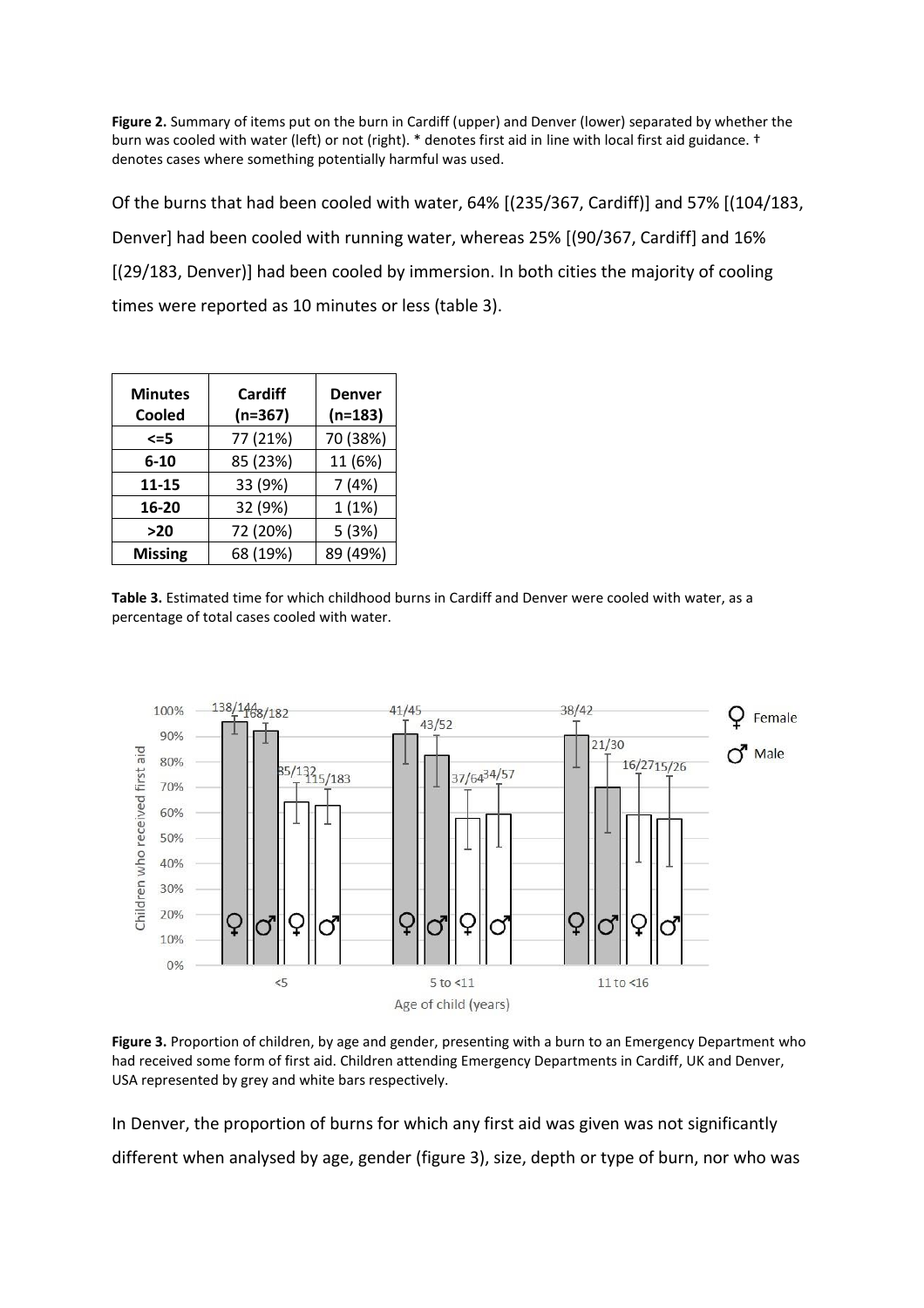present (figure 4). Results for a partial thickness vs full thickness burn (RR 1.52, CI 0.99, 2.35), and burns that occurred in a dwelling vs those that occurred outside (RR 1.5, CI 0.99, 2.14) were also not significant.

In Cardiff, there was no significant difference in the proportion of first aid given according to burn size (figure 4) or burn depth, although a greater proportion of first aid was given for erythema than a full thickness burn, which fell just outside of being significant (RR 1.20, CI 0.99, 1.46). Cardiff children were more likely to receive first aid for a burn that occurred indoors than outside (RR 1.28; CI 1.02, 1.61) and if there was a parent, rather than peer or sibling present (RR 1.22; CI 1.01, 1.47). They were also more likely to receive first aid for a scald (RR 2.86, CI 1.28, 6.37), contact (RR 2.72, CI 1.22, 6.07) or sunburn (RR 2.33, CI 1.00, 5.39) than for a chemical burn. Girls of all ages were more likely to have first aid than boys over 11 years of age in Cardiff (age <5 years RR 1.37, CI 1.08, 1.73; age 5-<11 RR 1.30, CI 1.01, 1.67; age 11-<16 RR 1.29, CI 1.00, 1.67).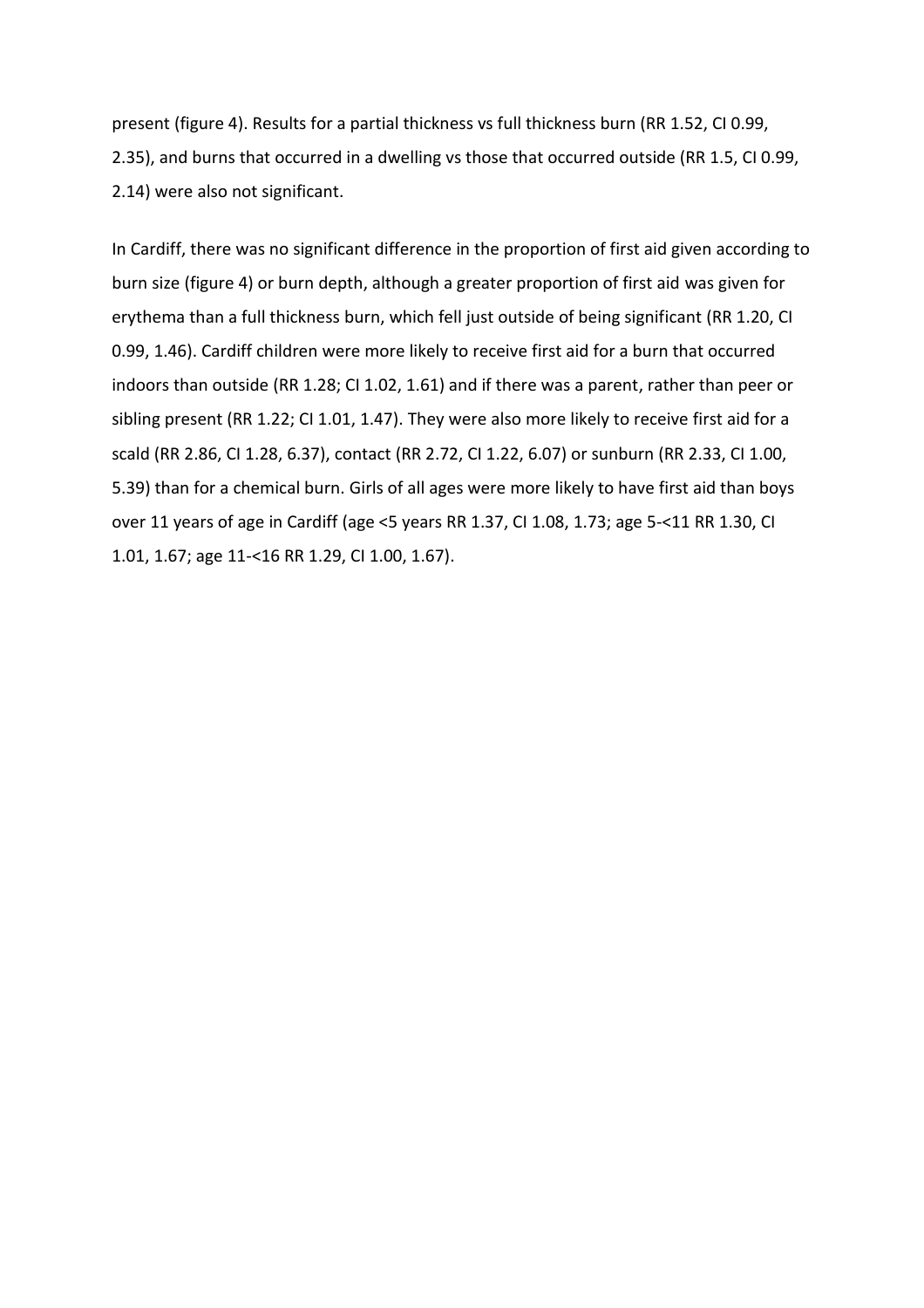

**Figure 4.** Proportion of children attending the Emergency Department with a burn in Cardiff and Denver, who received any first aid according to: depth of burn (A), Total Body Surface Area (B), location where burn occurred (C), person present (D) and type of burn (E). Children in Cardiff and Denver represented by grey and white bars respectively with Pearson confidence intervals. Number of children who received first aid / total number is indicated above bars.

## **Discussion**

This study has shown that there is poor application of recommended first aid for burns in two cities in high income countries. While 90% in Cardiff and 61% in Denver attempted first aid, only 26% and 6% of caregivers followed their country's national recommendations. Even more worryingly, 5% in Cardiff and 10% in Denver administered a potentially harmful treatment. Thus, there is a clear knowledge gap around appropriate first aid, despite a willingness to apply it. These results suggest that caregivers wish to do something immediately to moderate the effects of the burn, but do not know what the optimal first aid is.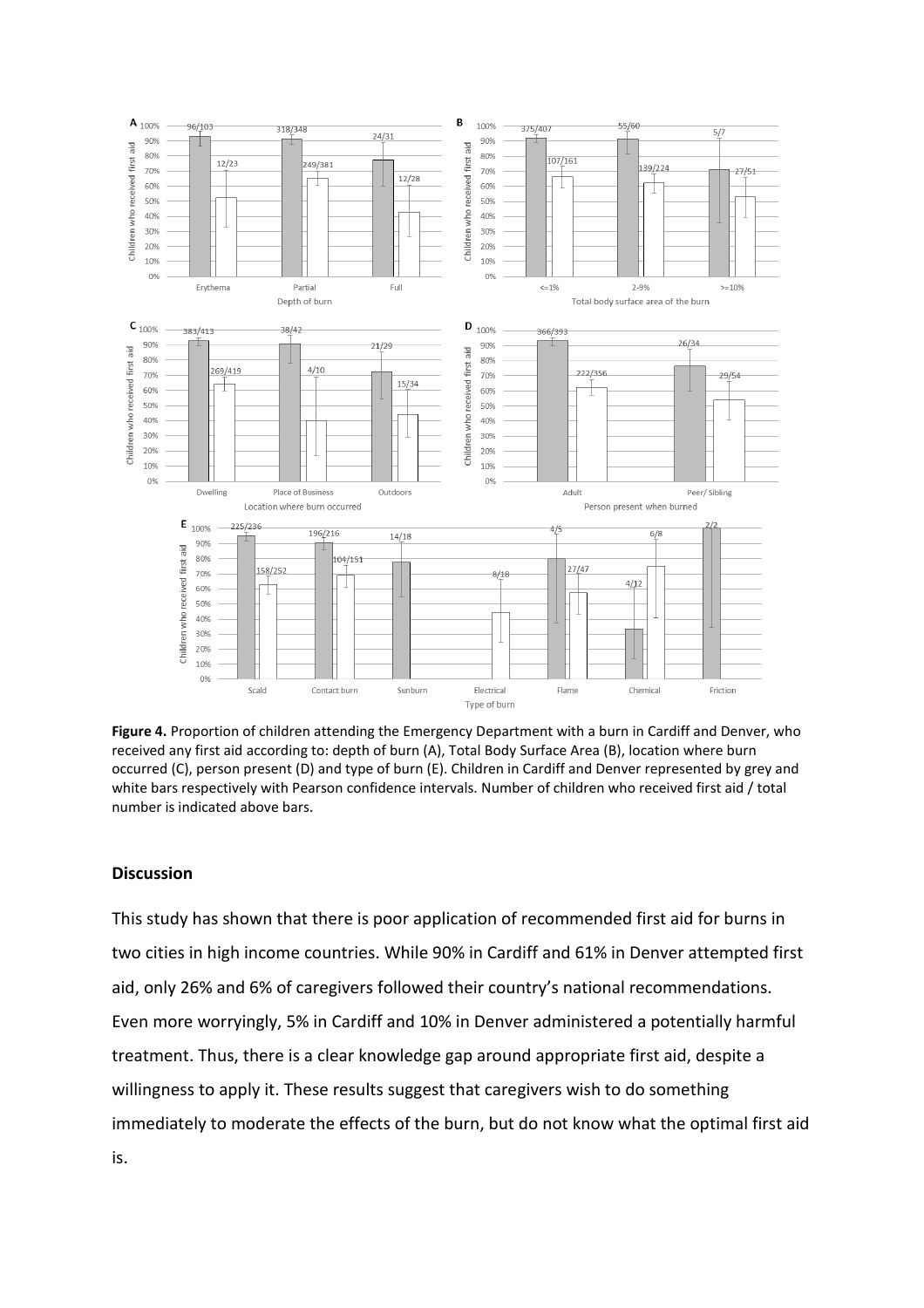In Denver, there was no significant difference between those receiving first aid and those not for any of the variables assessed (i.e. age/gender/size/depth/burn type/dwelling/who present). For Cardiff, some variables were noted to be significant. Children with burns were statistically more likely to receive first aid if a parent was present, if the burn occurred inside a dwelling and if they had any burn other than a chemical burn. Boys aged 11-16 were statistically the least likely to receive first aid, while girls younger than five years were the most likely, in the Cardiff cohort. These results may help to inform future education strategies.

The reported percentages of first aid provided for burns in the literature varies, ranging from 41-86%[34]. The Royal Children's Hospital in Brisbane in 2005 noted 86.1% of children with a burn received first aid, 8.7% did not, with 5.2% unknown. While 80.2% used cold water, only 12.1% did so for the recommended 20 minutes. In 2014, a repeat of the study identified a similar use of cool water (79.8%), but an increase in those receiving it for the recommended duration (33.6%)[35]. These latter figures are similar to the Cardiff data in this study.

As the majority of burns occur in young children, who are dependent on an adult for first aid administration, it is perhaps unsurprising to note similar attempts at first aid in adult studies, varying from 25% to 72% of patients[36, 37]. A 2010 U.S. study reported 72.7% of adults cooled their burn before presentation, with only 22.2% applying a dressing[37].

Non-adherence to first aid recommendations may reflect a willingness to administer treatment but a lack of knowledge of the correct sequence. This hypothesis is supported by studies assessing adult knowledge of burns first aid. A UK study noted 43% of parents had poor or no knowledge of burns first aid[38]. In terms of action, a further study noted 73% of parents would place the burn under cool water with only 35% cooling for an 'adequate' length of time[39]. An Australian study reported similar findings with 82% reporting that they would cool a burn with water, but only 9% for the recommended 20 minutes[40].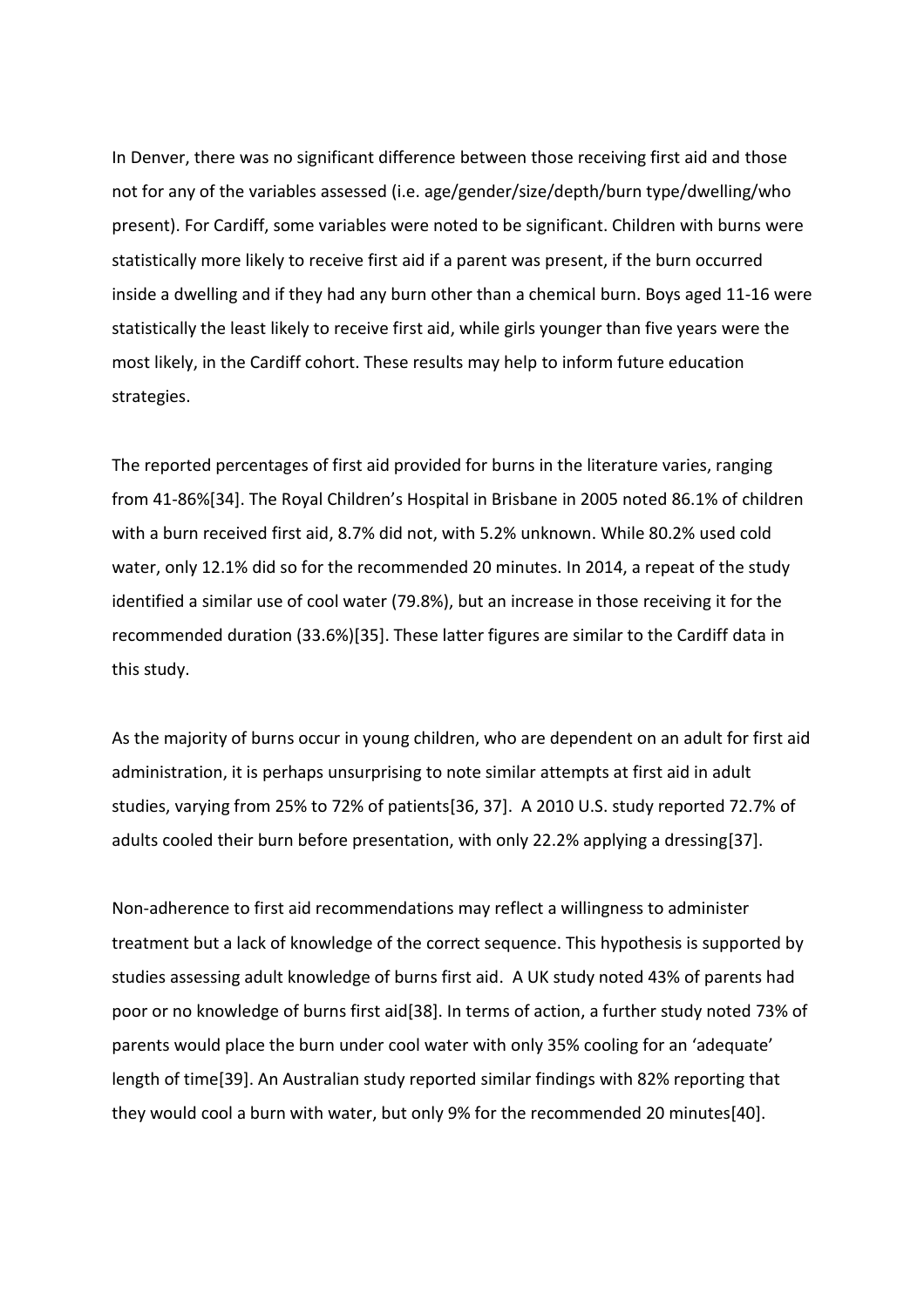A lack of correct first aid knowledge may explain the use of potentially harmful traditional remedies, which we hypothesise are passed down from older generations or the wider community. If the recommended first aid is not taught effectively, then this may be the only 'solution' offered due to ignorance of the potential harm caused by these agents.

In the UK there is evidence-based guidance for the initial management of acute burn injuries from the BBA[16], yet there is still variation between other advisory bodies (table 1). While the majority recommend cooling for 20 minutes, other agencies vary in the recommended duration of cooling--from 10 minutes duration or 'until the pain settles', offering an inconsistent message for first aiders. The US recommendation regarding duration of cooling varies widely, ranging from 5-15 minutes, depending on the agency. The US recommendations further advise the use of topical agents such as aloe vera and antibacterial ointments or creams. This difference is borne out in our results, where children in Denver were almost twice as likely to have had a cream / aloe vera applied than in Cardiff. There are discrepancies in the description of covering materials, ranging from plastic wrap to a dry dressing (clean cloth), to a sterile, non-adherent dressing or gauze. Whilst plastic wrap has the advantage of being non-stick, clean and transparent, such that the burn itself can be easily visualised, an inappropriate dry dressing has the potential to stick to the burn. Some parents used a wet cloth. Whilst this may have been chosen to maintain on-going cooling or non-adherence, there is the potential to introduce infection. Further clarification of the covering material is called for.

Looking at the wider international advisory bodies, inconsistencies still abound. The Australian guidelines adhere to 20-minute cooling and covering with plastic wrap[27]. The World Health Organisation does not clearly state a cooling time and recommends covering the cooled burn with a clean cloth or sheet[4]. These recommendations may be aimed at low income nations, but with no evidence cited.

The first aid message that is issued by the advisory bodies varies, not only internationally but also within individual nations. The evidence base that supports some recommendations is inconsistent, lacking robust studies to validate their use[41, 42]. There is an urgent need to address this short fall and to create a standardised evidence-based burns first aid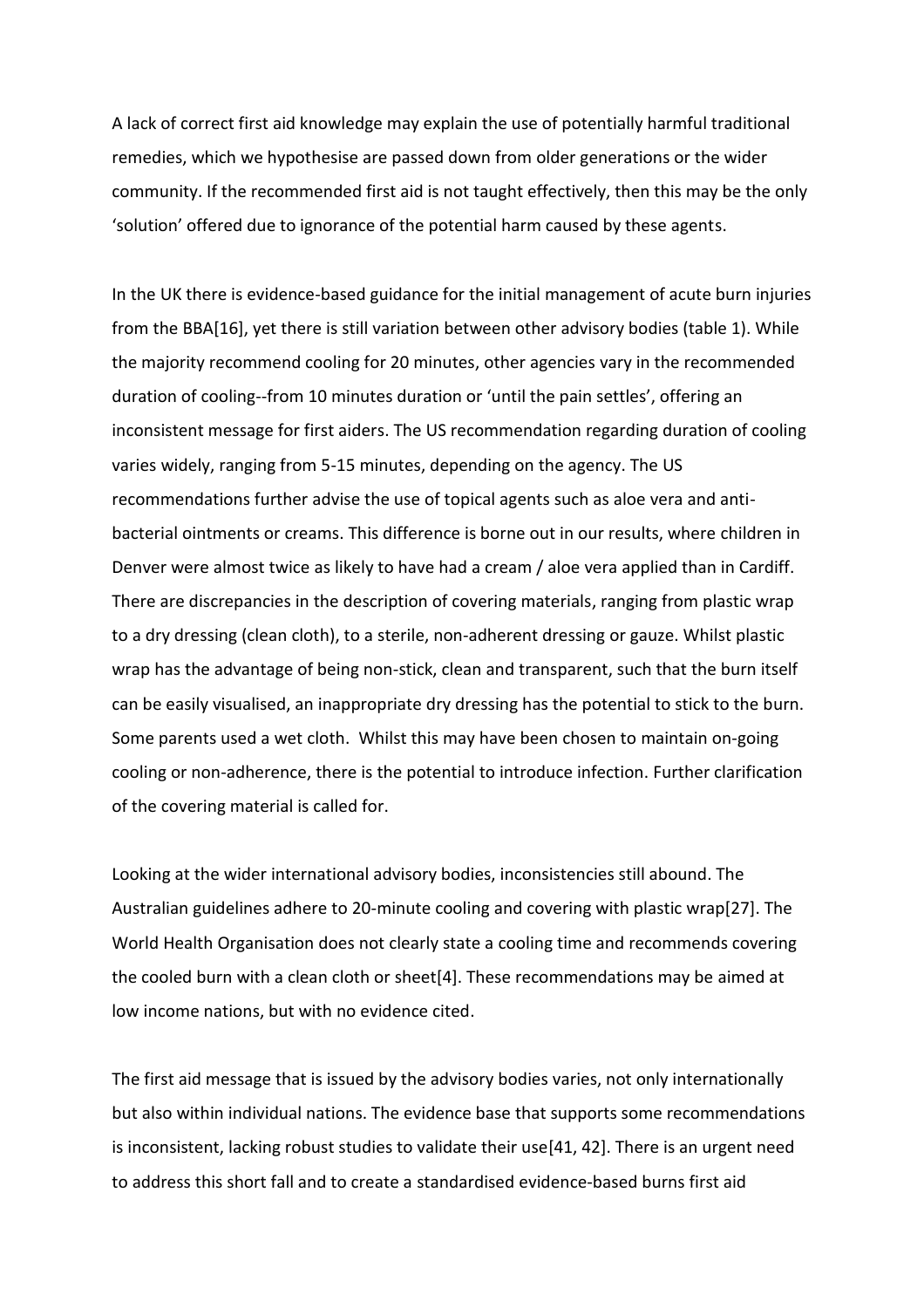guideline with international. This would ensure that a consistent message is provided for dissemination, promoting the use of the recommended first aid practices and simultaneously addressing the potential harm associated with some non-traditional methods. When developing these recommendations, we would recommend the stakeholders reflect on previous successful first aid campaigns. The Heimlich manoeuvre and cardio-pulmonary resuscitation have both proved successful, promoting a clear, simple and unified message[30, 43]. A failure to act will result in continued detrimental first aid for burns, with the associated increase in morbidity that may accompany this.

How patients and caregivers access first aid information is a variable and may influence which recommendations are utilised[44]. Traditional methods of education have included word of mouth, manuals and courses to name a few. With the growing presence of digital healthcare information, however, caregivers have immediate access to multiple platforms to electronically access first aid advice[29]. Unfortunately, many health-related websites are not evidence based and may disseminate inappropriate advice[45]. Furthermore, advertising may adversely influence search results. For example, upon entering 'first aid advice USA' into Google (by S.Mu.), the first result was an advertisement for an antibacterial cream.

Other reasons for poor adherence to first aid guidance are possible. It is important to acknowledge that in some settings first aid resources may have been inaccessible. In Denver, 4% of the burns occurred at camp sites, areas potentially devoid of clean running water, sterile agents to cover the wound or alternate recommended treatments. In these instances, the lack of first aid performed would reflect inadequate resources and not necessarily poor knowledge. It is also possible that first aid may not have been performed due to an incorrect assessment of the injury by the patient or caregiver.

In Cardiff 18% (90/488) and Denver 27% (134/496) of burns occurred in the absence of adult supervision. In the event that an adult attended some time later, it is unclear if the general public are aware that first aid may be effective for up to three hours post burn.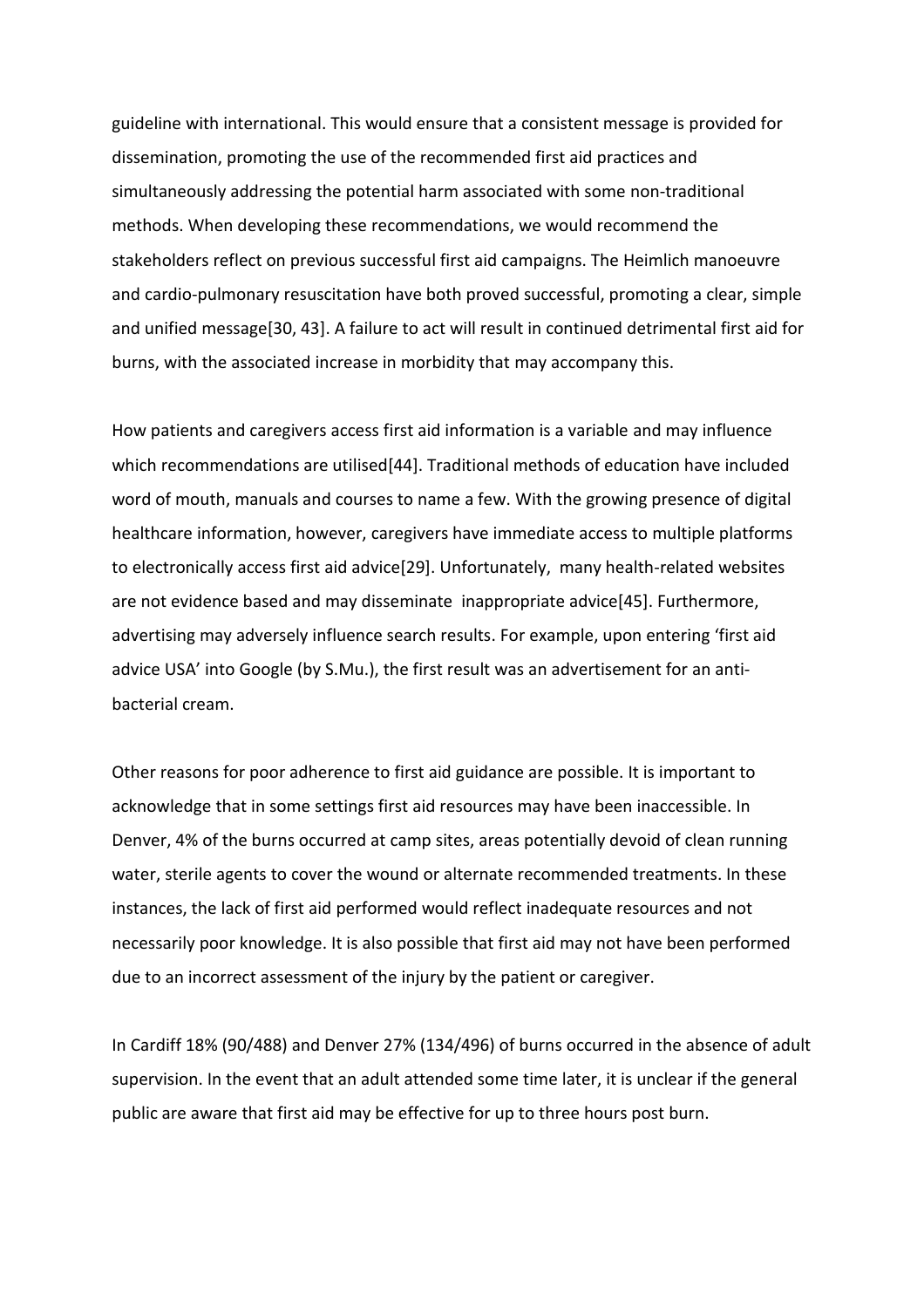Limitations to this work include the fact that it reflects those who attended paediatric emergency departments with a burn, thus may not be representative of all burns cases. This analysis considers data from two specific sites, Cardiff and Denver, and the results may not be generalisable outside these sites to the wider U.K. and U.S. populations. The centres differed in burns attendances. In Cardiff, patients presented for primary emergency care. In Denver, however, patients were often transferred for evaluation at a paediatric burn centre, potentially influencing the population. A strength of the study was the prospective data collection, utilising a standardised proforma, with each centre having a high completion rate.

### **Conclusions**

While childhood burns remain extremely common, it is clear that the type and manner of burn first aid at the immediate location of the burn injury is sub-optimal across two cities in the UK and USA. With 90% in Cardiff, and 61% in Denver attempting first aid, but only 26% and 6% respectively actually delivering first aid consistent with national recommendations, parents and young people need far better information, consistently and easily provided, to improve this standard of care. There is an urgent need for the international Burns community to agree on a single evidence based First Aid strategy for burns, which should be widely disseminated. We would recommend that all practitioners involved in the care of children, including schools, day-care, youth activities, and children themselves, should learn appropriate first aid information. This should be clearly displayed in such settings, and in food outlets serving hot beverages, as well as campsites and other leisure areas.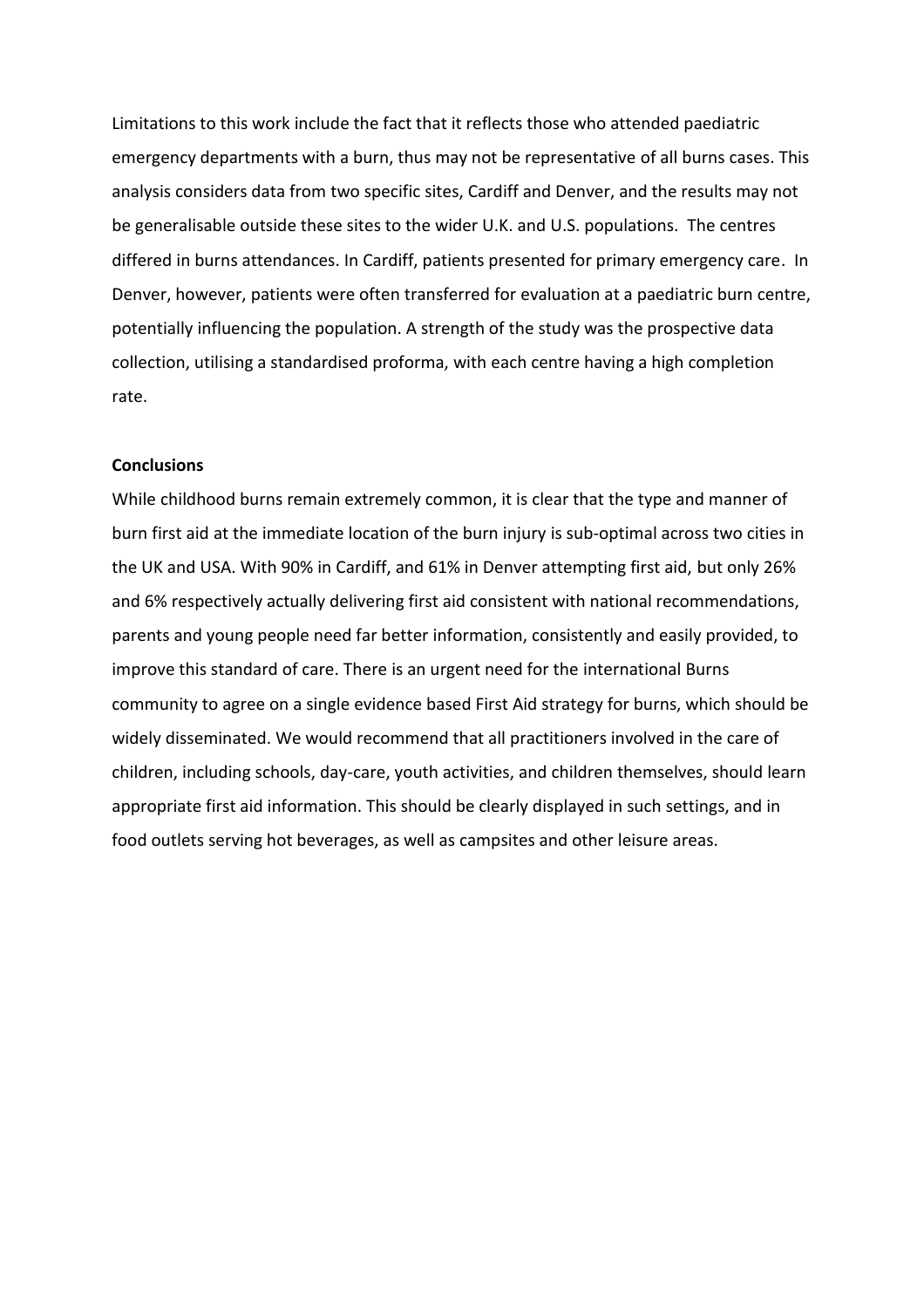## **Acknowledgements:**

The Authors wish to thank everyone who contributed data to this study. The participating departments and lead clinicians were:

Cardiff: University Hospital of Wales Emergency Department, (Z Roberts, D Farrell) Health & Care Research Wales Research nurses (D McNee, P Jones).

Denver: Children's Hospital Colorado Emergency Department (L Bajaj) and Burns Unit (S Moulton). Research staff in Denver (T Chopra).

## **Funding Statement**

Authors from Cardiff University completed this work as part of the Centre for Children's Burns Research, part of the Burns Collective funded by the Scar Free Foundation [grant number 505345] and Health and Care Research Wales [grant number 516832] with additional funding from the Vocational Training Charitable Trust. Data collection in Denver was funded by the Colorado Firefighters Endowed Chair for Burn and Trauma Care. Dr. Lindberg was supported by a career development grant from the Eunice Kennedy Schriver National Institute for Child Health and Human Development [grant number K23HD083559].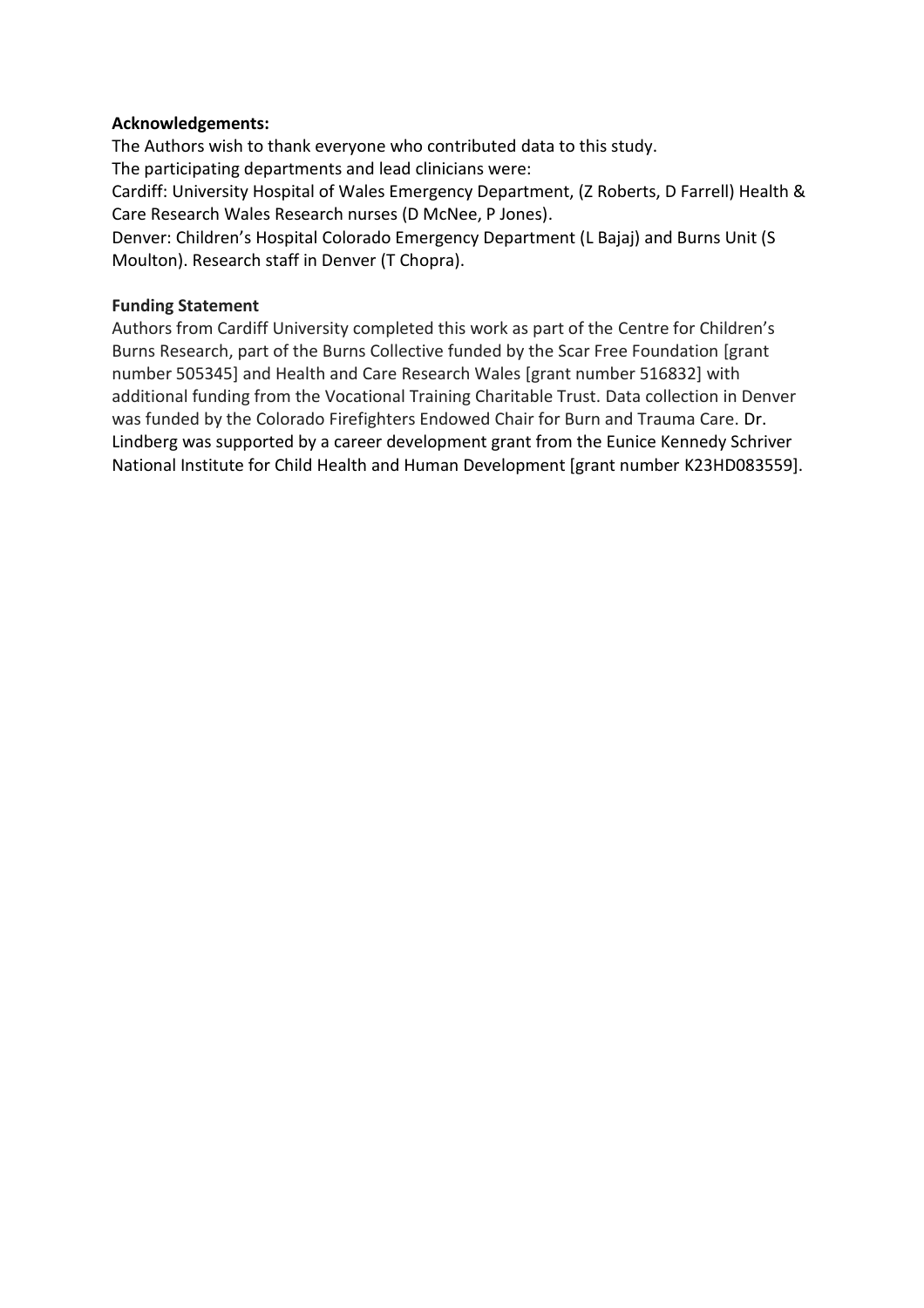# **References**

[1] Brych SB, Engrav LH, Rivara FP, Ptacek JT, Lezotte DC, Esselman PC, et al. Time off work and return to work rates after burns: systematic review of the literature and a large twocenter series. J Burn Care Rehabil. 2001;22:401-5.

[2] Holavanahalli RK, Helm PA, Kowalske KJ. Long-term outcomes in patients surviving large burns: the skin. J Burn Care Res. 2010;31:631-9.

[3] Van Loey N, Van Son M. Psychopathology and psychological problems in patients with burn scars: epidemiology and management. American Journal of Clinical Dermatology. 2003;4:245-72.

[4] World Health Organization. Burns Fact Sheet.

[http://www.who.int/mediacentre/factsheets/fs365/en/;](http://www.who.int/mediacentre/factsheets/fs365/en/) 2018[accessed 19 February 2018] [5] Griffiths HR, Thornton KL, Clements CM, Burge TS, Kay AR, Young AE. The cost of a hot drink scald. Burns. 2006;32:372-4.

[6] Rose H. Initial cold water treatment for burns. Northwest Med. 1936;35:267-70.

[7] Brown C, Price P, Reynolds L. Effects of local chilling in the treatment of burns. Surgical Forum. 1956;6:85-7.

[8] Shulman A. Ice water as primary treatment of burns. Simple method of emergency treatment of burns to alleviate pain, reduce sequelae, and hasten healing. JAMA. 1960;173:1916-9.

[9] Ófeigssonab Ó. Observations and experiments on the immediate cold-water treatment for burns and scalds. British Journal of Plastic Surgery. 1959;12:104-19.

[10] Cuttle L, Pearn J, McMillan J, Kimble R. A review of first aid treatments for burn injuries. Burns. 2009;35:768-75.

[11] Jackson D. The diagnosis of the depth of burning. The British Journal of Surgery. 1953;40:588-96.

[12] Bartlett N, Yuan J, Holland A, Harvey J, Martin H, La Hei E, et al. Optimal duration of cooling for an acute scald contact burn injury in a porcine model. J Burn Care Res. 2008;29:828-34.

[13] Cuttle L, Kempf M, Liu P, Kravchuk O, Kimble R. The optimal duration and delay of first aid treatment for deep partial thickness burn injuries. Burns. 2010;36:673-9.

[14] Cuttle L, Kimble R. First aid treatment of burn injuries. Wound Practice & Research. 2010;18:6-13.

[15] Hudspith J, Rayatt S. ABC of burns: First aid and treatment of minor burns. BMJ. 2004;328:1487-9.

[16] Varley A, Sarginson J, Young A, British Burns Association. First Aid Position Statement. 2014.

[17] National Health Service. [https://www.nhs.uk/conditions/burns-and-scalds/#treating](https://www.nhs.uk/conditions/burns-and-scalds/#treating-burns-and-scalds)[burns-and-scalds;](https://www.nhs.uk/conditions/burns-and-scalds/#treating-burns-and-scalds) 2015 [accessed 19 February 2018]

[18] Patient.co.uk. https://patient.info/health/burns-and-scalds-leaflet; 2015 [accessed 19 February 2018]

[19] Saint John Ambulance. [http://www.sja.org.uk/sja/first-aid-advice/hot-and-cold](http://www.sja.org.uk/sja/first-aid-advice/hot-and-cold-conditions/burns-and-scalds.aspx)[conditions/burns-and-scalds.aspx;](http://www.sja.org.uk/sja/first-aid-advice/hot-and-cold-conditions/burns-and-scalds.aspx) [accessed 19 February 2018]

[20] British Red Cross[. https://www.redcross.org.uk/first-aid/learn-first-aid/burns;](https://www.redcross.org.uk/first-aid/learn-first-aid/burns) [accessed 19 February 2018]

[21] American Burns Association. Initial First Aid Treatment for Minor

Burns.http://ameriburn.org/wp-content/uploads/2017/05/burnfirstaid.pdf; [accessed 19 February 2018]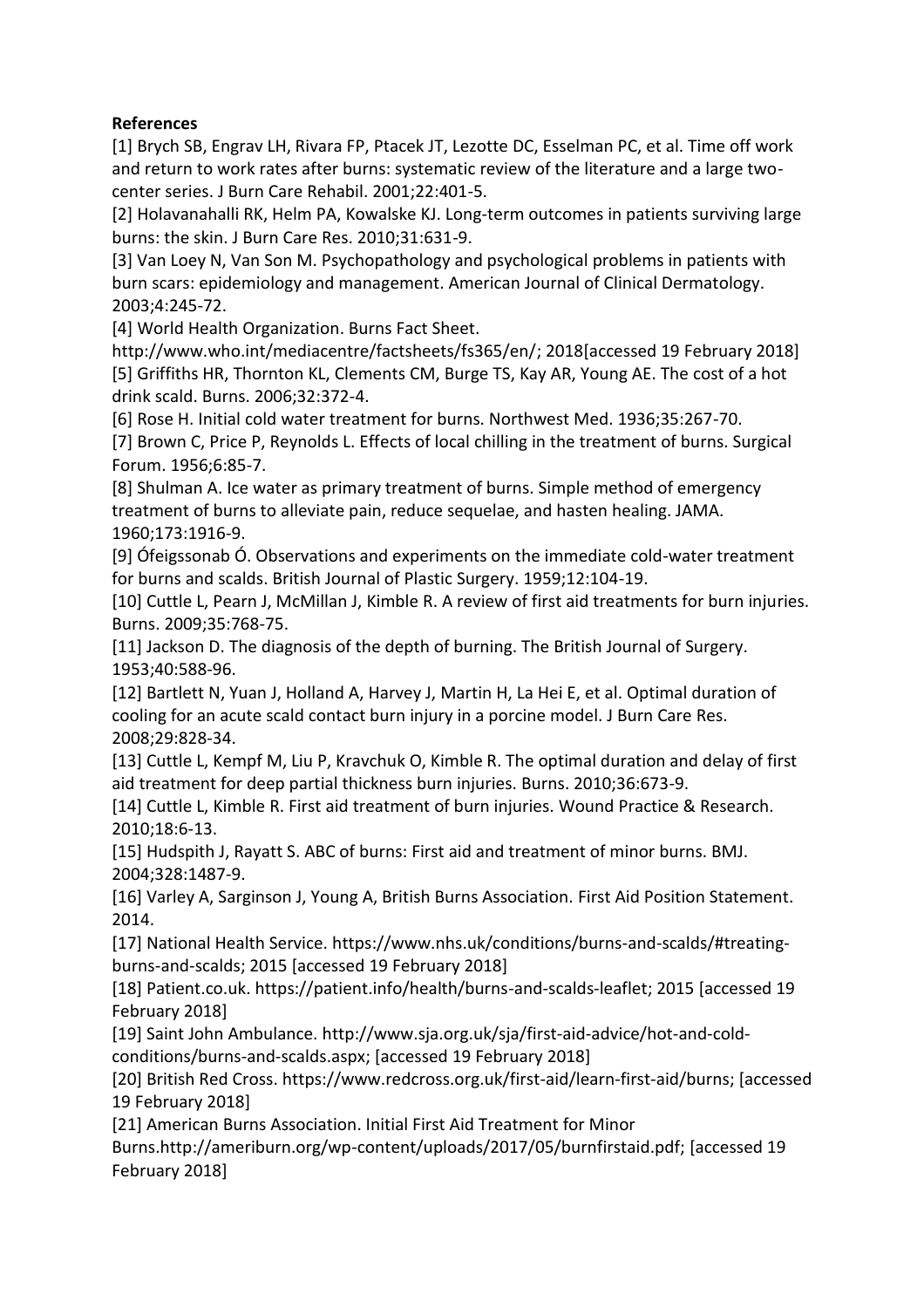[22] American Red Cross. Adult First Aid/CPR/AED Ready Reference.

https://www.redcross.org/images/MEDIA\_CustomProductCatalog/m4240170\_Adult\_ready \_reference.pdf; 2011 [accessed 19 February 2018]

[23] Piazza GM. First Aid Manual: The Step-by-step Guide for Everyone. 5th ed. New York:DK Publishing; 2014.

[24] Mayo Clinic. [https://www.mayoclinic.org/first-aid/first-aid-burns/basics/art-20056649;](https://www.mayoclinic.org/first-aid/first-aid-burns/basics/art-20056649) 2018 [accessed 19 February 2018]

[25] European Resuscitation Council. Summary of the 2015 First Aid Guidelines.

http://ercguidelines.elsevierresource.com/european-resuscitation-council-guidelinesresuscitation-2015-section-9-first-aid#Summaryofthe2015FirstAidGuidelines; 2015 [accessed 19 February 2018]

[26] Wiktor A, Richards D, Torrey SB. Treatment of minor thermal

burns.https://www.uptodate.com/contents/treatment-of-minor-thermal-burns; 2017 [accessed 19 February 2018]

[27] Melbourne TRCsH. Clinical Guideline: Burn/Management of burn wounds.https://www.rch.org.au/clinicalguide/guideline\_index/Burns/; [accessed 19 February 2018]

[28] Davies M, Maguire S, Okolie C, Watkins W, Kemp A. How much do parents know about first aid for burns? Burns. 2013;39:1083-90.

[29] Burgess JD, Watt KA, Kimble RM, Cameron CM. Knowledge of childhood burn risks and burn first aid: Cool Runnings. Inj Prev. 2018.

[30] Alomar M, Rouqi F, Eldali A. Knowledge, attitude, and belief regarding burn first aid among caregivers attending pediatric emergency medicine departments. Burns. 2016;42:938-43.

[31] Cuttle L, Kempf M, Kravchuk O, Phillips G, Mill J, Wang X, et al. The optimal temperature of first aid treatment for partial thickness burn injuries. Wound Repair and Regeneration. 2008;16:626-34.

[32] Kemp A, Hollén L, Emond A, Nuttall D, Rea D, Maguire S. Raising suspicion of maltreatment from burns: Derivation and validation of the BuRN-Tool. Burns. 2017. [33] Stockton K, Harvey J, Kimble R. A prospective observational study investigating all

children presenting to a specialty paediatric burns centre. Burns. 2015;41:476-83. [34] Fiandeiro D, Govindsamy J, Maharaj RC. Prehospital cooling of severe burns: Experience of the Emergency Department at Edendale Hospital, KwaZulu-Natal, South Africa. South

African Medical Journal. 2015;105:457-60.

[35] Kattan A, AlShomer F, Alhujayri A, Addar A, Aljerian A. Current knowledge of burn injury first aid practices and applied traditional remedies: a nationwide survey. Burns & Trauma. 2016;4:37.

[36] Taira B, Singer A, Cassara G, Salama M, Sandoval S. Rates of compliance with first aid recommendations in burn patients. J Burn Care Res. 2010;31:121-4.

[37] Graham H, Bache S, Muthayya P, Baker J, Ralston D. Are parents in the UK equipped to provide adequate burns first aid? Burns. 2012;38:438-43.

[38] Harvey L, Barr M, Poulos R, Finch C, Sherker S, Harvey J. A population-based survey of knowledge of first aid for burns in New South Wales. Med J Aust. 2011;195:465-8.

[39] Maenthaisong R, Chaiyakunapruk N, Niruntraporn S, Kongkaew C. The efficacy of aloe vera used for burn wound healing: a systematic review. Burns. 2007;33:713-8.

[40] Dat AD, Poon F, Pham KB, Doust J. Aloe vera for treating acute and chronic wounds. Cochrane Database of Systematic Reviews. 2012.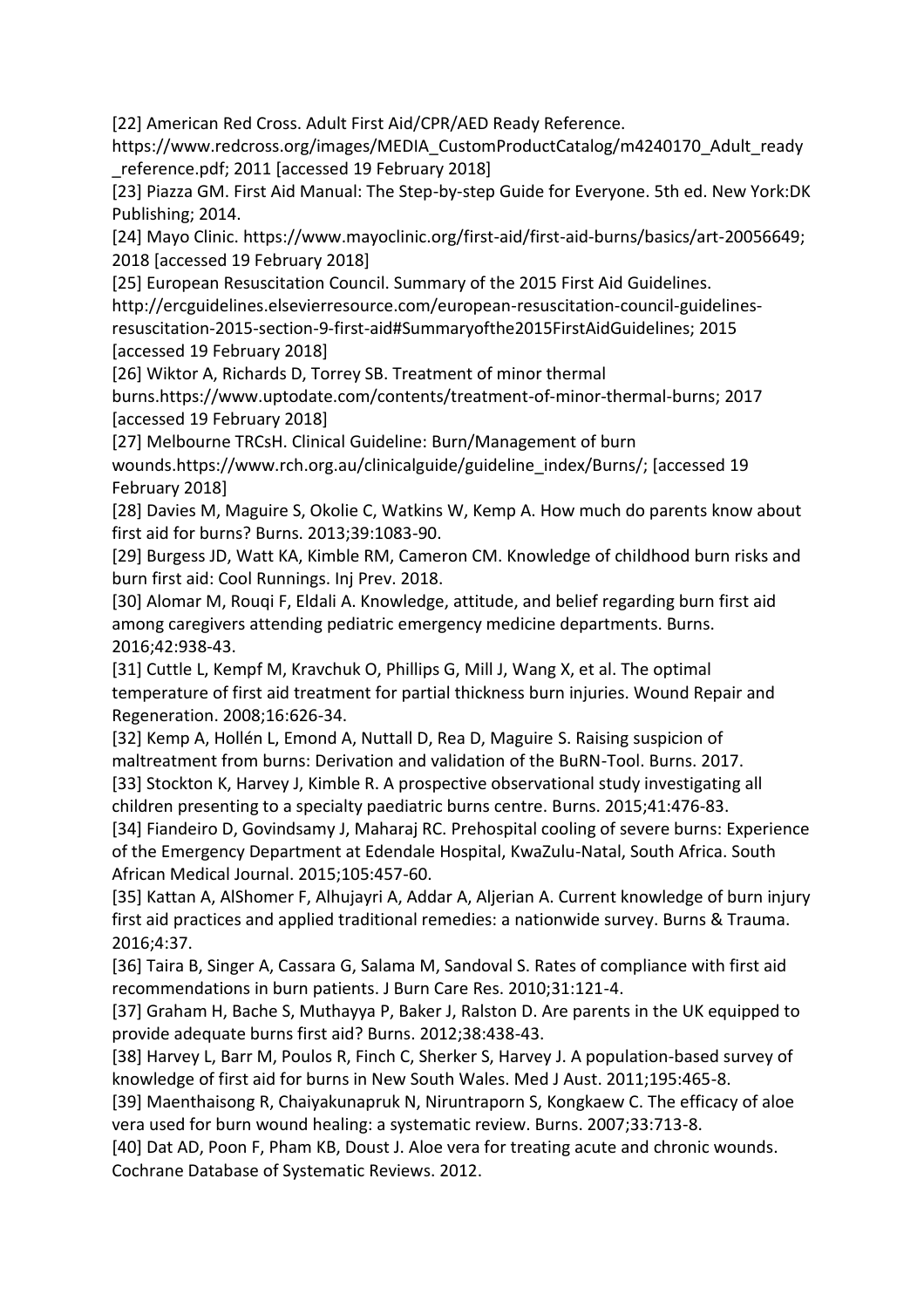[41] Heimlich H. A life-saving maneuver to prevent food-choking. JAMA. 1975;234:398-401. [42] de Caen A, Berg M, Chameides L, Gooden C, Hickey R, Scott H, et al. Part 12: Pediatric advanced life support: 2015 American Heart Association Guidelines Update for cardiopulmonary resuscitation and emergency cardiovascular care. Pediatrics. 2015;136:S176-95.

[43] Harvey LA, Poulos RG, Finch CF, Olivier J, Harvey JG. Hospitalised hot tap water scald patients following the introduction of regulations in NSW, Australia: who have we missed? Burns. 2010;36:912-9.

[44] Burgess J, Cameron C, Cuttle L, Tyack Z, Kimble R. Inaccurate, inadequate and inconsistent: A content analysis of burn first aid information online. Burms. 2016;42:1671-7.

[1] Brych SB, Engrav LH, Rivara FP, Ptacek JT, Lezotte DC, Esselman PC, et al. Time off work and return to work rates after burns: systematic review of the literature and a large twocenter series. J Burn Care Rehabil. 2001;22:401-5.

[2] Holavanahalli RK, Helm PA, Kowalske KJ. Long-term outcomes in patients surviving large burns: the skin. J Burn Care Res. 2010;31:631-9.

[3] Van Loey N, Van Son M. Psychopathology and psychological problems in patients with burn scars: epidemiology and management. American Journal of Clinical Dermatology. 2003;4:245-72.

[4] Organization WH. Burns Fact Sheet. WHO; 2018.

[5] Griffiths HR, Thornton KL, Clements CM, Burge TS, Kay AR, Young AE. The cost of a hot drink scald. Burns. 2006;32:372-4.

[6] Rose H. Initial cold water treatment for burns. Northwest Med. 1936;35:267-70.

[7] Brown C, Price P, Reynolds L. Effects of local chilling in the treatment of burns. Surgical Forum. 1956;6:85-7.

[8] Shulman A. Ice water as primary treatment of burns. Simple method of emergency treatment of burns to alleviate pain, reduce sequelae, and hasten healing. JAMA. 1960;173:1916-9.

[9] Ófeigssonab Ó. Observations and experiments on the immediate cold-water treatment for burns and scalds. British Journal of Plastic Surgery. 1959;12:104-19.

[10] Cuttle L, Pearn J, McMillan J, Kimble R. A review of first aid treatments for burn injuries. Burns. 2009;35:768-75.

[11] Jackson D. The diagnosis of the depth of burning. The British Journal of Surgery. 1953;40:588-96.

[12] Bartlett N, Yuan J, Holland A, Harvey J, Martin H, La Hei E, et al. Optimal duration of cooling for an acute scald contact burn injury in a porcine model. J Burn Care Res. 2008;29:828-34.

[13] Cuttle L, Kempf M, Liu P, Kravchuk O, Kimble R. The optimal duration and delay of first aid treatment for deep partial thickness burn injuries. Burns. 2010;36:673-9.

[14] Cuttle L, Kimble R. First aid treatment of burn injuries. Wound Practice & Research. 2010;18:6-13.

[15] Hudspith J, Rayatt S. ABC of burns: First aid and treatment of minor burns. BMJ. 2004;328:1487-9.

[16] Varley A, Sarginson J, Young A, British Burns Association. First Aid Position Statement. 2014.

[17] (NHS) NHS. 2018.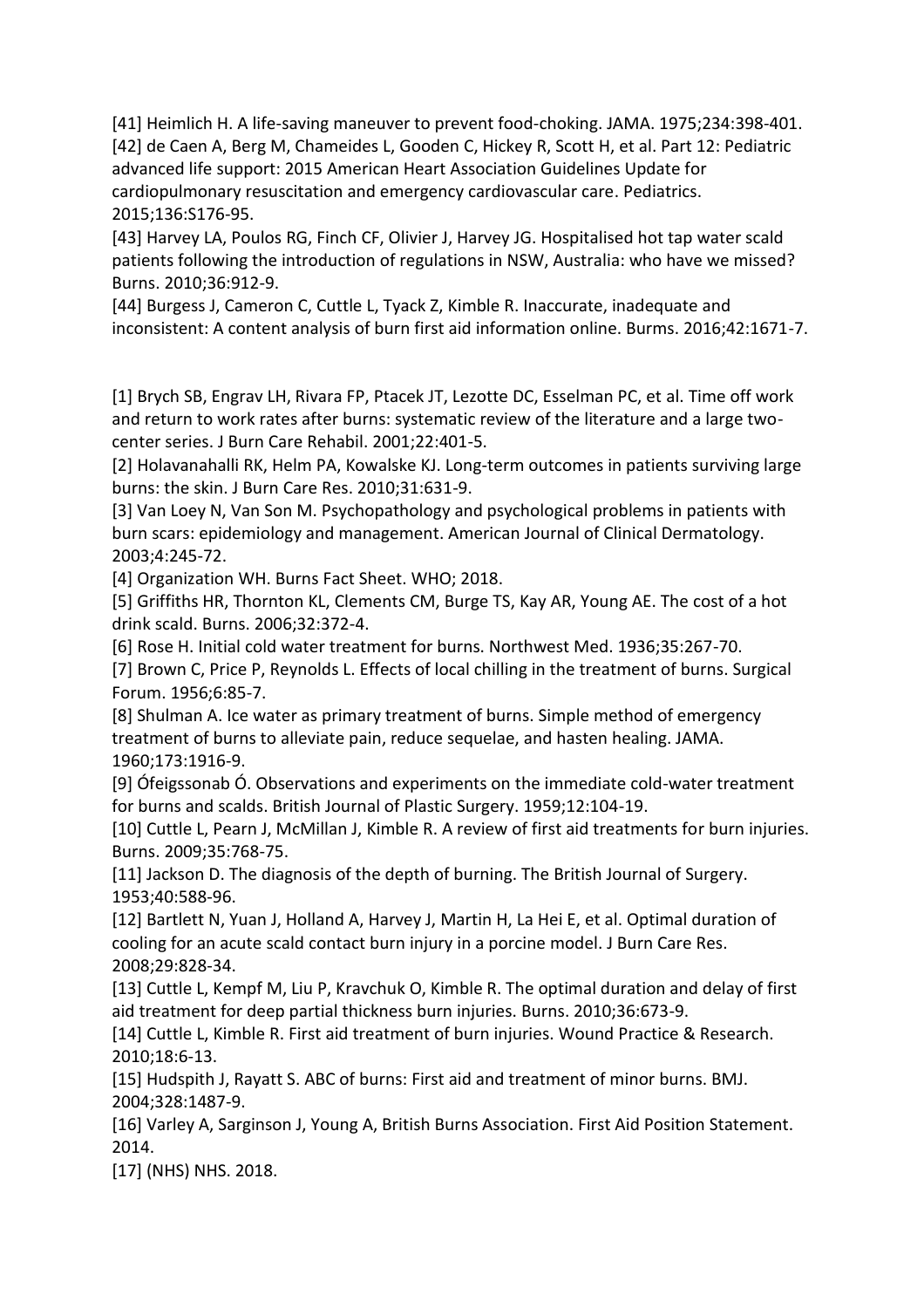[18] Patient.co.uk. 2018.

[19] Ambulance SJ.

[20] Cross BR.

[21] Association AB. Initial First Aid Treatment for Minor Burns.

[22] Cross AR. Adult First Aid/CPR/AED Ready Reference. 2011.

[23] Piazza GM. First Aid Manual: The Step-by-step Guide for Everyone: DK Publishing; 2014. [24] Clinic M. 2018.

[25] Council ER. Summary of the 2015 First Aid Guidelines. 2015.

[26] Wiktor A, Richards D, Torrey SB. Treatment of minor thermal burns.

[27] Melbourne TRCsH. Clinical Guideline: Burn/Management of burn wounds.

[28] Davies M, Maguire S, Okolie C, Watkins W, Kemp A. How much do parents know about first aid for burns? Burns. 2013;39:1083-90.

[29] Burgess JD, Watt KA, Kimble RM, Cameron CM. Knowledge of childhood burn risks and burn first aid: Cool Runnings. Inj Prev. 2018.

[30] Alomar M, Rouqi F, Eldali A. Knowledge, attitude, and belief regarding burn first aid among caregivers attending pediatric emergency medicine departments. Burns. 2016;42:938-43.

[31] Cuttle L, Kempf M, Kravchuk O, Phillips G, Mill J, Wang X, et al. The optimal temperature of first aid treatment for partial thickness burn injuries. Wound Repair and Regeneration. 2008;16:626-34.

[32] Kemp A, Hollén L, Emond A, Nuttall D, Rea D, Maguire S. Raising suspicion of maltreatment from burns: Derivation and validation of the BuRN-Tool. Burns. 2017.

[33] Harris P, Taylor R, Thielke R, Payne J, Gonzalez N, Conde J. Research Electronic Data Capture (REDCap) - A metadata-driven methodology and workflow process for providing translational research informatics support. J Biomed Inform. 2009;42:377-81.

[34] Stockton K, Harvey J, Kimble R. A prospective observational study investigating all children presenting to a specialty paediatric burns centre. Burns. 2015;41:476-83.

[35] Fiandeiro D, Govindsamy J, Maharaj RC. Prehospital cooling of severe burns: Experience of the Emergency Department at Edendale Hospital, KwaZulu-Natal, South Africa. South African Medical Journal. 2015;105:457-60.

[36] Kattan A, AlShomer F, Alhujayri A, Addar A, Aljerian A. Current knowledge of burn injury first aid practices and applied traditional remedies: a nationwide survey. Burns & Trauma. 2016;4:37.

[37] Taira B, Singer A, Cassara G, Salama M, Sandoval S. Rates of compliance with first aid recommendations in burn patients. J Burn Care Res. 2010;31:121-4.

[38] Graham H, Bache S, Muthayya P, Baker J, Ralston D. Are parents in the UK equipped to provide adequate burns first aid? Burns. 2012;38:438-43.

[39] Harvey L, Barr M, Poulos R, Finch C, Sherker S, Harvey J. A population-based survey of knowledge of first aid for burns in New South Wales. Med J Aust. 2011;195:465-8.

[40] Maenthaisong R, Chaiyakunapruk N, Niruntraporn S, Kongkaew C. The efficacy of aloe vera used for burn wound healing: a systematic review. Burns. 2007;33:713-8.

[41] Dat AD, Poon F, Pham KB, Doust J. Aloe vera for treating acute and chronic wounds. Cochrane Database of Systematic Reviews. 2012.

[42] Heimlich H. A life-saving maneuver to prevent food-choking. JAMA. 1975;234:398-401.

[43] de Caen A, Berg M, Chameides L, Gooden C, Hickey R, Scott H, et al. Part 12: Pediatric advanced life support: 2015 American Heart Association Guidelines Update for